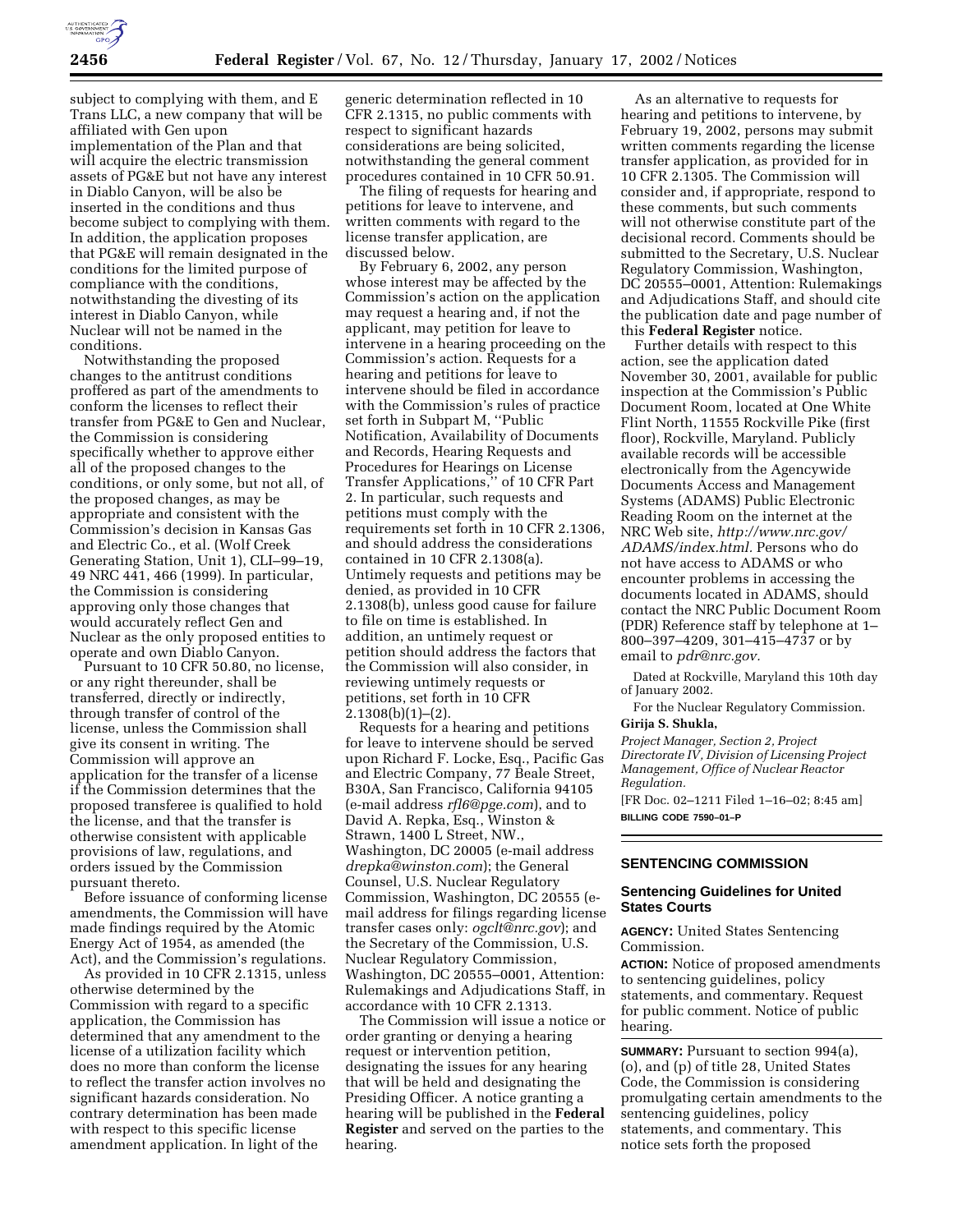amendments and, for each proposed amendment, a synopsis of the issues addressed by that amendment. This notice additionally sets forth a number of issues for comment, including a request for comment set forth in the **SUPPLEMENTARY INFORMATION** portion of this notice regarding retroactive application of proposed amendments.

The proposed amendments and issues for comment contained in this notice are as follows: (1) Proposed amendment and issues for comment in response to the Uniting and Strengthening America by Providing Appropriate Tools Required to Intercept and Obstruct Terrorism (USA PATRIOT Act) Act of 2001, Pub. L. 107–56, and the Commission's assessment of the guidelines' treatment of offenses involving terrorism; (2) proposed amendments to a number of guidelines covering controlled substances offenses, including enhancements and downward adjustments to account more adequately for aggravating and mitigating conduct sometimes associated with drug trafficking offenses, and issues for comment, including issues pertaining to offenses involving cocaine base (''crack cocaine''); (3) proposed amendment to provide increased sentencing alternatives in Zone B of the Sentencing Table; and (4) proposed amendment that corrects a technical error made in the November 27, 2001, **Federal Register** notice (66 F.R. 59295) pertaining to the proposed amendment to § 3E1.1 (Acceptance of Responsibility). In addition to the issues for comment that are contained within these proposed amendments, this notice sets forth a separate issue for comment regarding whether to expand § 5G1.3 (Imposition of a Sentence on a Defendant Subject to an Undischarged Term of Imprisonment) to include discharged terms of imprisonment.

**DATES:** *Written Public Comment.*— Written public comment regarding the amendments set forth in this notice, including public comment regarding retroactive application of any of these proposed amendments, should be received by the Commission not later than March 19, 2002. Written public comment regarding retroactivity of proposed amendments set forth in the November 27, 2001, **Federal Register** notice (See 66 F.R. 59295) should be received by the Commission not later than March 4, 2002.

*Public Hearings.*—The Commission plans to hold three public hearings on its proposed amendments, one on each of the following days: February 25, 2002; February 26, 2002; and March 19, 2002. The tentative times for the

hearings are as follows: 3:00 to 5:00 p.m. on February 25, 2002; 9:30 to 11:30 a.m. on February 26, 2002; and 3:00 to 5:00 p.m. on March 19, 2002. Witnesses at the first two hearings will be invited to testify by the Commission on issues specified by the Commission prior to the hearings. A person who wishes to testify at the third hearing, the subject of which may include any of the proposed amendments, should notify Michael Courlander, at (202) 502–4500, not later than March 9, 2002. Written testimony must be received by the Commission not later than March 9, 2002. Timely submission of written testimony is required for testifying at the public hearing. The Commission requests that, to the extent practicable, commentators submit an electronic version of the comment and of the testimony for the relevant public hearing. The Commission also reserves the right to select persons to testify at any of the hearings and to structure the hearings as the Commission considers appropriate and the schedule permits.

Further information regarding the public hearings, including the location, time, and scope of the hearings, will be provided by the Commission on its website at www.ussc.gov.

**ADDRESSES:** Public comment should be sent to: United States Sentencing Commission, One Columbus Circle, NE., Suite 2–500, Washington, DC 20002– 8002, Attention: Public Information.

**FOR FURTHER INFORMATION CONTACT:** Michael Courlander, Public Affairs Officer, Telephone: (202) 502–4500.

**SUPPLEMENTARY INFORMATION:** The United States Sentencing Commission is an independent agency in the judicial branch of the United States Government. The Commission promulgates sentencing guidelines and policy statements for federal sentencing courts pursuant to 28 U.S.C. 994(a). The Commission also periodically reviews and revises previously promulgated guidelines pursuant to 28 U.S.C. 994(o) and submits guideline amendments to the Congress not later than the first day of May each year pursuant to 28 U.S.C. 994(p).

The proposed amendments are presented in this notice in one of two formats. First, some of the amendments are proposed as specific revisions to a guideline or commentary. Bracketed text within a proposed amendment indicates a heightened interest on the Commission's part for comment and suggestions for alternative policy choices; for example, a proposed enhancement of [2] levels indicates that the Commission is considering, and invites comment on, alternative policy

choices regarding the appropriate level of enhancement. Similarly, bracketed text within a specific offense characteristic or application note means that the Commission specifically invites comment on whether the proposed provision is appropriate. Second, the Commission has highlighted certain issues for comment and invites suggestions for how the Commission should respond to those issues.

The Commission also requests public comment regarding whether any of the proposed amendments contained in this notice, and the **Federal Register** notice of November 27, 2001, (66 FR 59295), that may result in a lower guideline range should be made retroactive to previously sentenced defendants pursuant to § 1B1.10 (Reduction in Term of Imprisonment as a Result of Amended Guideline Range).

Additional information pertaining to the proposed amendments described in this notice may be accessed through the Commission's website at *www.ussc.gov.*

**Authority:** 28 U.S.C. 994(a), (o), (p), (x); USSC Rules of Practice and Procedure 3.4, 4.3, 4.4.

# **Diana E. Murphy,**

*Chair.*

# **1. Terrorism**

## *Synopsis of Proposed Amendment*

*Overview:* On October 26, 2001, the President signed into law the Uniting and Strengthening America by Providing Appropriate Tools Required to Intercept and Obstruct Terrorism (USA PATRIOT Act) Act of 2001, Pub. L. 107–56. Among other things, the Act created a number of new terrorism, money laundering, and currency offenses, and increased the statutory maximum penalties for certain preexisting offenses. In light of this legislation, the Commission is assessing the Guidelines' treatment of terrorism offenses, and certain money laundering and currency offenses as they may be related to terrorism.

This amendment cycle, the Commission is interested in considering amending the guidelines as they pertain to these newly created offenses and those offenses modified by the Act. Additionally, the Commission is requesting comment regarding the efficacy of guideline 3A1.4, the sentencing enhancement for terrorism. The proposed amendment provides a definition for terrorism for certain money laundering and immigration offenses. In addition, the proposed amendment contains a number of modifications to existing guidelines, the statutory index, the terrorism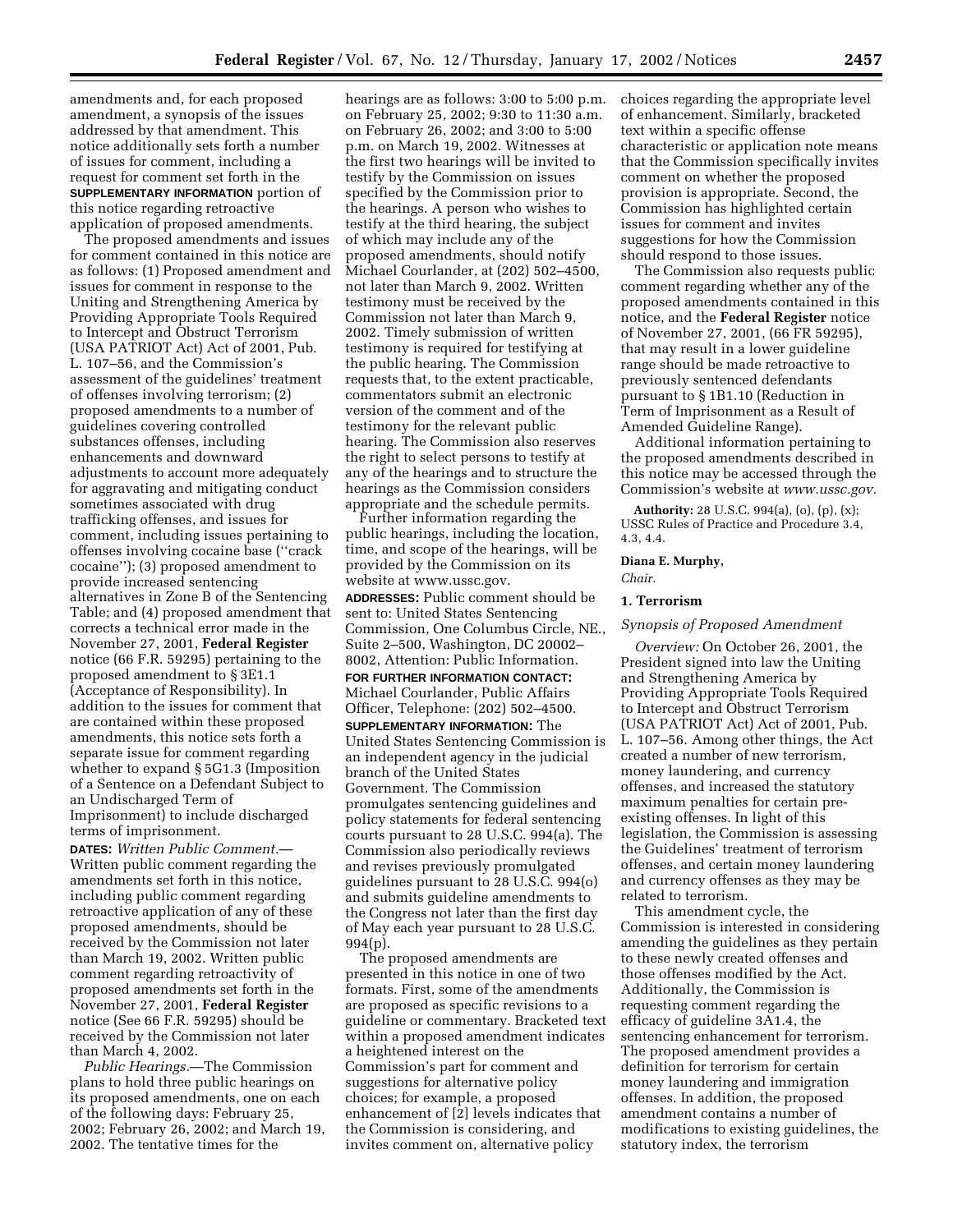adjustment, and provides issues for comment.

*Synopsis of Proposed Amendment:* This is a multi-part amendment proposed in response to the USA PATRIOT Act of 2001 (the Act) and the Commission's assessment of the guidelines' treatment of offenses involving terrorism. Parts (A) through (E) address offenses that involve, or potentially involve, terrorism. Providing guideline treatment for these offenses in Chapter Two (Offense Conduct) is important, in part, to ensure applicability of the Chapter Three adjustment for terrorism, § 3A1.4. Specifically, Parts (A) through (E) of this amendment provide guideline treatment (or issues for comment) for the following: (A) New predicate offenses to federal crimes of terrorism; (B) other predicate offenses to federal crimes of terrorism that are not currently referenced in the Statutory Index; (C) increases in statutory maximum penalties for predicate offenses to federal crimes of terrorism that currently are referenced in the Statutory Index; (D) penalties for terrorism conspiracies; and (E) issues related to the terrorism adjustment in § 3A1.4.

Part (F) of this amendment addresses money laundering provisions of the Act. Part (G) addresses currency and counterfeiting provisions of the Act. Part (H) addresses miscellaneous issues.

# Part (A): New Predicate Offenses to Federal Crimes of Terrorism

*Synopsis of Proposed Amendment:* This amendment amends Chapter Two, Part A, Subpart 5 (Air Piracy) to include offenses against mass transportation systems under 18 U.S.C. 1993 within the scope of that Subpart and provides references in the Statutory Index to a number of guidelines. Section 1993, added by section 801 of the Act, prohibits (1) willfully wrecking, derailing, setting fire to, or disabling a mass transportation system; (2) willfully or recklessly placing any biological agent or toxin for use as a weapon or destructive device on or near a mass transportation system vehicle or ferry; (3) willfully or recklessly setting fire to, or placing any biological agent or toxin for use as a weapon or destructive device in or near a mass transportation system garage, terminal, structure, supply, or facility; (4) willfully removing appurtenances from, damaging, or otherwise impairing the operation of a mass transportation signal system without authorization; (5) willfully or recklessly interfering with, disabling, or incapacitating any dispatcher, driver, captain, or person employed in dispatching, operating, or

maintaining a mass transportation system; (6) committing an act, including the use of a dangerous weapon, with intent to cause death or serious bodily injury to an employee or passenger of a mass transportation system; (7) conveying or causing to be conveyed false information, knowing the information to be false, concerning an attempt to do any act prohibited by this section; and (8) attempting, threatening, or conspiring to do any of the above acts. The maximum term of imprisonment is 20 years, or life imprisonment if the offense results in death.

The amendment also includes several issues for comment, including an issue regarding how hoaxes should be treated and an issue regarding how the guidelines should treat offenses involving the conveying of false information and threats under 18 U.S.C. 1993(a)(7) and (8) and under 49 U.S.C. 46507. Section 46507 prohibits (i) conveying or causing to be conveyed false information, knowing the information to be false, concerning an air piracy and similar offenses under title 49, United States Code, and (ii) threatening to commit air piracy or similar offenses under title 49, United States Code, having the apparent determination and will to carry out the threat. The maximum term of imprisonment is 5 years. Currently, section 46507 offenses are not listed in the Statutory Index.

This amendment also references the new offense at 49 U.S.C. 46503 to § 2A5.2 (Interference with Flight Crew Member or Flight Attendant). That offense, created by section 114 of the Aviation and Transportation Security Act, prohibits an individual in an area within a commercial service airport in the United States from assaulting a Federal, airport, or air carrier employee who has security duties within the airport, thereby interfering with the performance of the employee's duties or lessening the ability of that employee from performing those duties. The maximum term of imprisonment is 10 years, or, if the individual used a dangerous weapon in committing the assault or interference, any term of years or life.

The amendment expands the guideline covering nuclear, biological, and chemical weapons, § 2M6.1, to cover new offenses created by section 817 of the Act involving possession of biological agents, toxins, and delivery systems. Specifically, section 817 added a new offense at 18 U.S.C. 175(b), which prohibits a person from knowingly possessing any biological agent, toxin, or delivery system of a type or in a

quantity that, under the circumstances, is not reasonably justified by a prophylactic, protective, bona fide research, or other peaceful purpose. The maximum term of imprisonment is 10 years. Section 817 also added a new offense at 18 U.S.C. 175b, which prohibits certain classes of individuals from shipping or transporting in interstate or foreign commerce, or possessing in or affecting commerce, any biological agent or toxin, or receiving any biological agent or toxin that has been shipped or transported in interstate or foreign commerce, if the biological agent or toxin is listed as a select agent in applicable federal regulations. The maximum term of imprisonment is 10 years.

The amendment also proposes to amend the Statutory Index to reference 18 U.S.C. 2339 to §§ 2X2.1 (Aiding and Abetting) and 2X3.1 (Accessory After the Fact). This offense prohibits harboring or concealing any person who the defendant knows, or has reasonable grounds to believe, has committed or is about to commit, one of several enumerated offenses. The maximum statutory term of imprisonment is 10 years.

## Proposed Amendment (Part (A)):

The title to Chapter Two, Part A, Subpart 5 is amended by adding '', Offenses Against Mass Transportation Systems'' after ''Air Piracy''.

Section 2A5.2 is amended in the title by adding ''; Interference with Dispatch, Operation, or Maintenance of Mass Transportation Vehicle or Ferry'' after ''Attendant''.

Section 2A5.2 is amended by striking subsections (a)(1) and (a)(2) and inserting the following:

''(1) 30, if the offense involved intentionally endangering the safety of: (A) An aircraft; (B) a mass transportation vehicle or a ferry; or (C) any person in, upon, or near an aircraft, a mass transportation vehicle, or a ferry, with the intent to endanger the safety of an aircraft, a mass transportation vehicle, or a ferry, during the course of its operation;

(2) 18, if the offense involved recklessly endangering the safety of: (A) an aircraft; (B) a mass transportation vehicle or a ferry; or (C) any person in, upon, or near an aircraft, a mass transportation vehicle, or a ferry, with the intent to endanger the safety of an aircraft, a mass transportation vehicle, or a ferry, during the course of its operation;''.

The Commentary to § 2A5.2 captioned ''Statutory Provisions'' is amended by inserting ''18 U.S.C. 1993(a)(4), (5), (6);''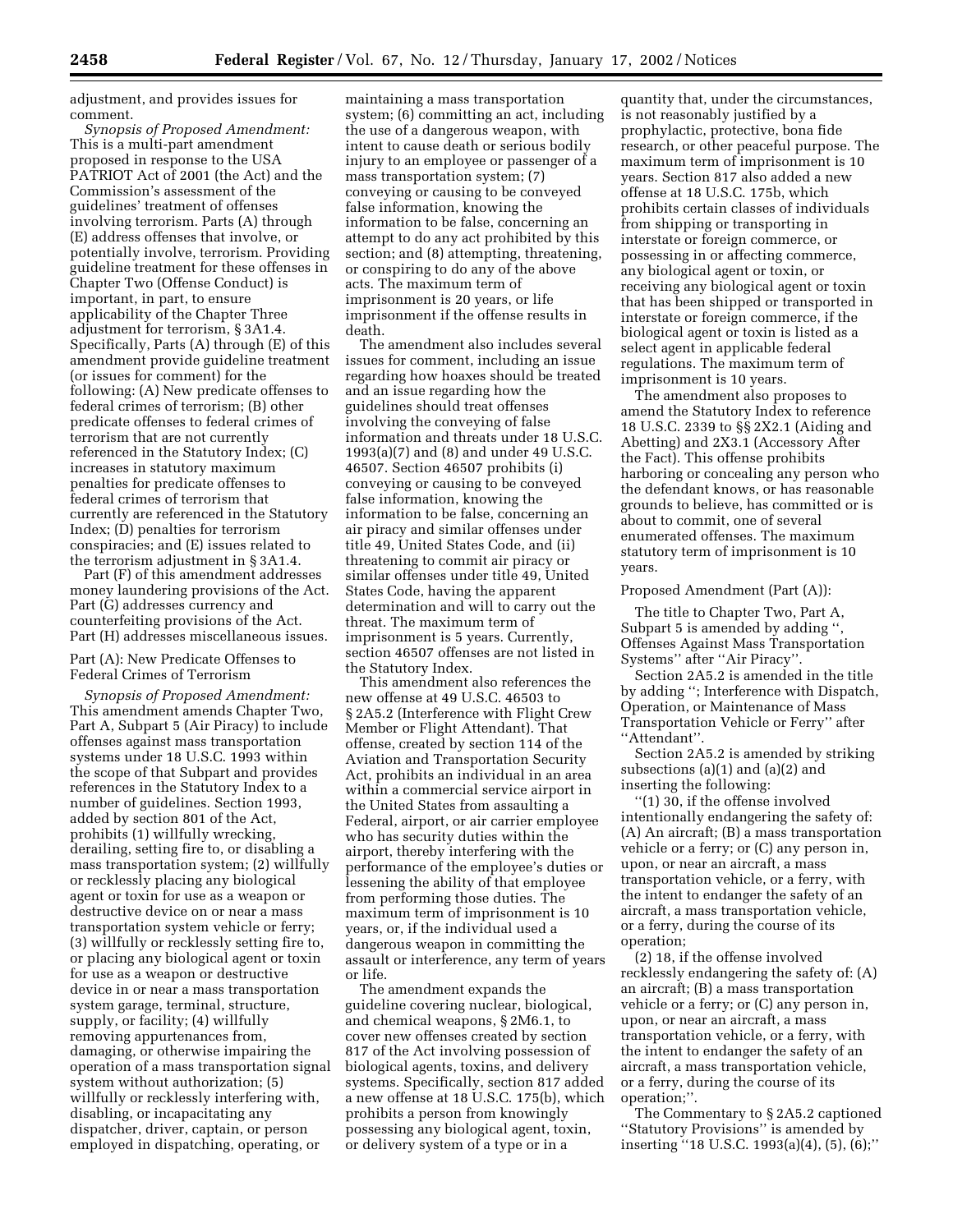before ''49 U.S.C. 46308''; and by inserting ''46503,'' before ''46504''. The Commentary to § 2A5.2 is

amended by inserting before ''Background'' the following:

#### **''Application Note**

1. Definition.—For purposes of this guideline, 'mass transportation' has the meaning given that term in 49 U.S.C. 5302(a)(7).''.

The Commentary to § 2A5.2 captioned ''Background'' is amended in the first sentence by striking ''the aircraft and passengers'' and inserting ''an aircraft, a mass transportation vehicle, or a ferry, or any person in, upon, or near an aircraft, a mass transportation system, or a ferry''.

*Issues for Comment:* The Commission requests comment regarding whether § 2A5.2 should be amended to provide an enhancement or a cross-reference to the homicide guidelines if death results, and also whether a specific offense characteristic should be added if the offense endangered or harmed multiple victims. In order to take into account aggravating conduct under 49 U.S.C. 46503, should § 2A5.2 provide an enhancement for assaulting airport security personnel? Alternatively, should there be a more general enhancement in that guideline for jeopardizing the security of an airport facility, mass transportation vehicle, or ferry? Should the Commission limit application of such an enhancement so that it does not apply to assaults that do not jeopardize the overall safety or security of an airplane, mass transportation vehicle, or ferry?

The Commission also requests comment regarding how the guidelines should treat offenses involving the conveying of false information and threats under 18 U.S.C. 1993(a)(7) and (8) and under 49 U.S.C. 46507. Section 1993(a)(7) and (8) prohibit conveying or causing to be conveyed false information, knowing the information to be false, concerning an attempt to do any act prohibited by this section, and attempting, threatening, or conspiring to do any of the above acts. Section 46507 prohibits (i) conveying or causing to be conveyed false information, knowing the information to be false, concerning an air piracy and similar offenses under title 49, United States Code, and (ii) threatening to commit air piracy or similar offenses under title 49, United States Code, having the apparent determination and will to carry out the threat. Currently, section 46507 offenses are not listed in the Statutory Index. Should the offense levels for such cases be the same as the offense levels that would pertain if the threatened offense

(or the offense about which false information had been conveyed) had actually been committed, or should the guidelines provide a reduction in offense level for such cases?

The Commission also requests comment regarding whether any of the base offense levels in § 2A5.2 should be increased to cover offenses under 18 U.S.C. 1993 and 49 U.S.C. 46503.

The Commission generally requests comment on how the guidelines should treat hoaxes concerning attempts to commit any act of terrorism. Should a hoax be treated the same as the underlying offense which was the object of the hoax?

Subsection 2M6.1(a)(2) is amended by striking "or".

Subsection 2M6.1(a)(3) is amended by striking the period at the end and inserting "; or".

Subsection 2M6.1(a) is amended by adding at the end the following:

 $\lq(4)$ [14–22], if the defendant (A) was a restricted person at the time the defendant committed the instant offense; or (B) is convicted under 18 U.S.C. 175(b) or 175b.''.

The Commentary to § 2M6.1 captioned ''Statutory Provisions'' is amended by inserting ''175b,'' after  $"175,"$ .

The Commentary to § 2M6.1 captioned ''Application Notes'' is amended in Note 1 by inserting after "18 U.S.C.  $831(f)(1)$ ." the following:

'Restricted person'' has the meaning given that term in 18 U.S.C.  $175b(b)(2)$ .".

*Issue for Comment:* The Commission requests comment regarding whether the specific offense characteristics in § 2M6.1(b)(1) and (b)(3) should be applicable to offenses under 18 U.S.C. 175b and 175(b).

Appendix A (Statutory Index) is amended by inserting after the line referenced to ''18 U.S.C. 175'' the following new line:

 $18 \text{ U.S.C. } $175b \quad 2\text{M}6.1"$ Appendix A (Statutory Index) is amended by inserting after the line referenced to ''18 U.S.C. § 1992'' the following new lines:

''18 U.S.C. 1993(a)(1) 2K1.4 18 U.S.C. 1993(a)(2) 2K1.4, 2M6.1 18 U.S.C. 1993(a)(3) 2K1.4, 2M6.1 18 U.S.C. 1993(a)(4) 2A5.2, 2B1.1 18 U.S.C. 1993(a)(5) 2A5.2 18 U.S.C. 1993(a)(6) 2A2.1, 2A2.2, 2A5.2''.

Appendix A (Statutory Index) is amended by inserting after the line referenced to ''18 U.S.C. 2332a'' the following new line:

''18 U.S.C. 2339 2X2.1, 2X3.1''. Appendix A (Statutory Index) is amended by inserting after the line referenced to ''49 U.S.C. 46502(a), (b)'' the following new line:

''49 U.S.C. 46503 § 2A5.2''.

Part (B): Pre-existing Predicate Offenses to Federal Crimes of Terrorism Not Covered by the Guidelines

*Synopsis of Proposed Amendment:* A number of offenses that currently are enumerated in 18 U.S.C.  $2332b(g)(5)$  as federal crimes of terrorism are not listed in the Statutory Index (Appendix A). This means that the court needs to look for an analogous Chapter Two guideline for these offenses. The amendment proposes a number of Statutory Index references, as well as modifications to various Chapter Two guidelines, for these offenses.

Specifically, 18 U.S.C. 2332b(a)(1), prohibits, as part of conduct transcending national boundaries and in certain enumerated circumstances, killing, maiming, committing an aggravated assault, or creating a substantial risk of serious bodily injury by destroying or damaging real or personal property. The maximum statutory penalty for such offenses is life imprisonment. The amendment proposes to reference these offenses to §§ 2A1.1, 2A1.2, 2A1.3, 2A1.4, and 2A2.2, as § 2332b offenses are by definition offenses against the person and therefore are analogous to offenses currently referenced to those guidelines.

The amendment also provides an issue for comment on how the Commission should treat threat cases under 18 U.S.C. 2332b(a)(2), which prohibits threats to commit an offense under 18 U.S.C. 2332b(a)(1). Those offenses prohibit, as part of conduct transcending national boundaries and in certain enumerated circumstances, killing, maiming, committing an aggravated assault, or creating a substantial risk of serious bodily injury by destroying or damaging real or personal property. (The amendment also proposes to reference 18 U.S.C. 2332b(a)(2) to §§ 2A1.5 and 2A2.1, to the extent attempt or conspiracy to commit murder is involved.). The maximum term of imprisonment for threats to commit an offense under 18 U.S.C. 2332b(a)(1) is ten years.

This amendment also creates a new guideline, at 2M6.3 (Providing Material Support to Terrorists and Foreign Terrorist Organizations), for the following two offenses:

(1) 18 U.S.C. 2339A, which prohibits the provision of material support or resources to terrorists, knowing or intending that they will be used in the preparation for, or in carrying out, specified crimes (i.e., those designated as predicate offenses for ''federal crimes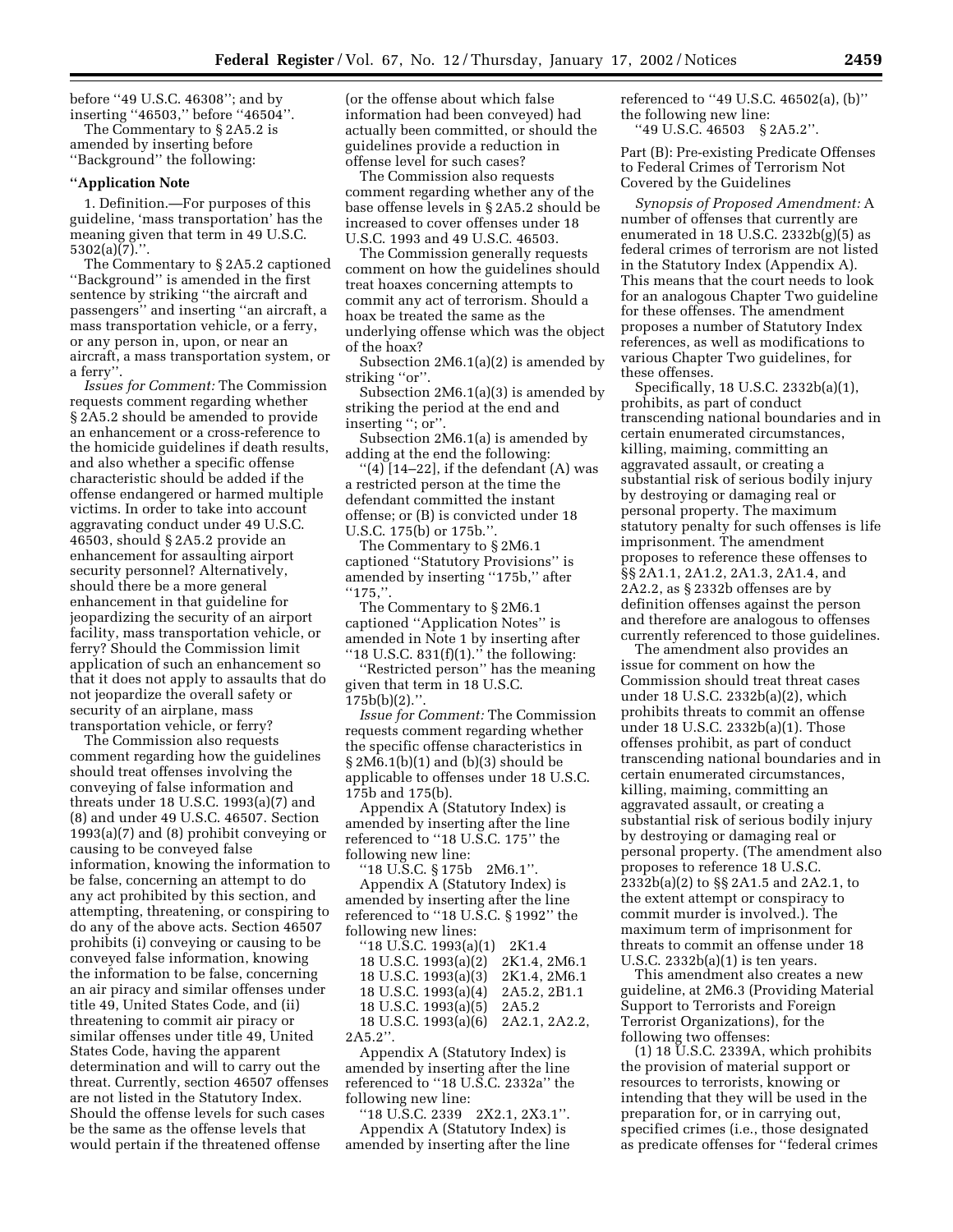of terrorism'') or in preparation for, or in carrying out, the concealment or an escape from the commission of any such violation. The maximum term of imprisonment is 15 years.

(2) 18 U.S.C. 2339B, which prohibits the provision of material support or resources to a foreign terrorist organization. The maximum term of imprisonment is 15 years.

An issue for comment is included on how the new guideline proposed to be added at § 2M6.3 should cover the wide variety of conduct encompassed by the offenses at 18 U.S.C. 2339A and 2339B, and whether there exists sufficiently analogous guidelines for these offenses. Further, the Commission requests comment on whether 18 U.S.C. 2339A and 2339B offenses should be referenced to the same or different guidelines. For example, should § 2339A be referenced to § 2X2.1 (Aiding and Abetting) in a case in which the offense occurred prior to the underlying terrorism offense, and be referenced to § 2X3.1 (Accessory After the Fact) in a case in which the offense occurred after the underlying terrorism offense. Should § 2339B be referenced to § 2M5.1?

The amendment also proposes to reference torture offenses under 18 U.S.C. 2340A to §§ 2A1.1 (First Degree Murder), 2A1.2 (Second Degree Murder), 2A2.2 (Aggravated Assault), and 2A4.1 (Kidnapping, Abduction, Unlawful Restraint). The statutory maximum penalty for this offense is 20 years imprisonment, or life imprisonment if death results. ''Torture'' is defined in 18 U.S.C. 2340(1) as ''an act committed by a person under the color of law specifically intended to inflict severe physical or mental pain or suffering (other than pain or suffering incidental to lawful sanctions) upon another person within his custody or physical control''. Although this offense has not been listed in the Statutory Index for some time, reference in the Statutory Index is recommended at this time because the offense is now a predicate offense that may qualify as a ''federal crime of terrorism''.

The amendment also proposes to reference 49 U.S.C. 60123(b) (damaging or destroying an interstate gas or hazardous liquid pipeline facility) to §§ 2B1.1 (Theft, Property Destruction, and Fraud), 2K1.4 (Arson; Property Damage by Use of Explosives), 2M2.1 Destruction of, or Production of Defective, War Material, Premises, or Utilities), and 2M2.3 (Destruction of, or Production of Defective, National Defense Material, Premises, or Utilities). The maximum penalty is 20 years, or

life imprisonment if the offense resulted in the death of any person. Although this offense has not been listed in the Statutory Index for some time, reference in the Statutory Index is recommended at this time because the offense is now a predicate offense that may qualify as a ''federal crime of terrorism''. An issue for comment is included regarding which, if any, of the guidelines listed above are appropriate for these offenses.

#### Proposed Amendment (Part B):

Chapter Two, Part M, Subpart 6 is amended in the heading by adding at the end ''; Providing Material Support to Terrorists''.

Chapter Two, Part M, Subpart 6, is amended by adding at the end the following:

''§ 2M6.3. Providing Material Support or Resources to Terrorists or Designated Foreign Terrorist Organizations

(a) Base Offense Level: [26][32]

#### Commentary

Statutory Provisions: 18 U.S.C. 2339A, 2339B.

Application Note:

1. Application of Terrorism Adjustment.—An offense covered by this guideline is not precluded from (A) application of the adjustment in § 3A1.4 (Terrorism), or (B) if the adjustment does not apply, an upward departure under Application Note 3 of § 3A1.4.''.

Appendix A (Statutory Index) is amended by inserting after the line referenced to ''18 U.S.C. 2332a'' the following new lines:

''18 U.S.C. 2332b(a)(1) 2A1.1, 2A1.2,

2A1.3, 2A1.4, 2A2.2 18 U.S.C. 2332b(a)(2)

2A1.5, 2A2.1, 2M6.3 18 U.S.C. 2339A 2M6.3 18 U.S.C. 2339B 2M6.3 18 U.S.C. 2340A 2A1.1, 2A1.2,

2A2.2, 2A4.1"

Appendix A (Statutory Index) is amended by inserting after the line referenced to ''49 U.S.C. 46506'' the following new line:

''49 U.S.C. 60123(b) 2B1.1, 2K1.4, 2M2.1, 2M2.3''.

*Issues for Comment:* The Commission requests comment on the appropriate treatment in the guidelines for threat cases under 18 U.S.C. 2332b(a)(2), which prohibits threats to commit an offense under 18 U.S.C. 2332b(a)(1). Those offenses prohibit, as part of conduct transcending national boundaries and in certain enumerated circumstances, killing, maiming, committing an aggravated assault, or creating a substantial risk of serious bodily injury by destroying or damaging real or personal property. (The amendment also proposes to reference

18 U.S.C. 2332b(a)(2) to §§ 2A1.5 and 2A2.1, to the extent attempt or conspiracy to commit murder is involved.) The maximum term of imprisonment for threats to commit an offense under 18 U.S.C. 2332b(a)(1) is ten years. Should the offense levels for such threat cases be the same as the offense levels that would pertain if the threatened offense had actually been committed, or should the guidelines provide a reduction in offense levels for such cases? Would a reference to § 2A6.1 (Threatening or Harassing Communications) be appropriate? If so, how should that guideline be amended in order to account for the seriousness of threats under 18 U.S.C. 2332b (e.g., should the base offense level be increased for such offenses)?

The maximum term of imprisonment for providing material support to terrorists under 18 U.S.C. 2339A(a) was increased from 10 years to 15 years, or for any term of years or life if the offense resulted in the death of any person. This amendment proposes a new guideline, § 2M6.3, to cover such offenses. Accordingly, the Commission requests comment regarding whether the offense levels provided for that offense in the proposed new guideline are appropriate. Should there be alternative base offense levels and/or specific offense characteristics in the new guideline to provide enhanced punishment for the most serious cases covered by the guideline (e.g., should there be a cross reference to Chapter Two, Part A guidelines if death resulted)? What are the most serious cases? For example, should there be an enhancement for providing material support to a designated foreign terrorist organization? Is, for example, providing lodging to a defendant after the commission of a terrorist offense in order to allow that defendant to escape prosecution less serious than providing weapons to a defendant to enable the defendant to carry out a terrorist offense, or should those two cases be treated the same under the guidelines?

Part (C): Increases to Statutory Maximum Penalties For Predicate Offenses Covered by the Guidelines

*Synopsis of Proposed Amendment:* Section 810 of the Act increased statutory maximum terms of imprisonment for several offenses. An issue for comment follows regarding whether guideline penalties should be increased in response.

*Issue for Comment:* The Commission requests comment regarding whether guideline penalties should be increased for any of the following offenses for which statutory maximum terms of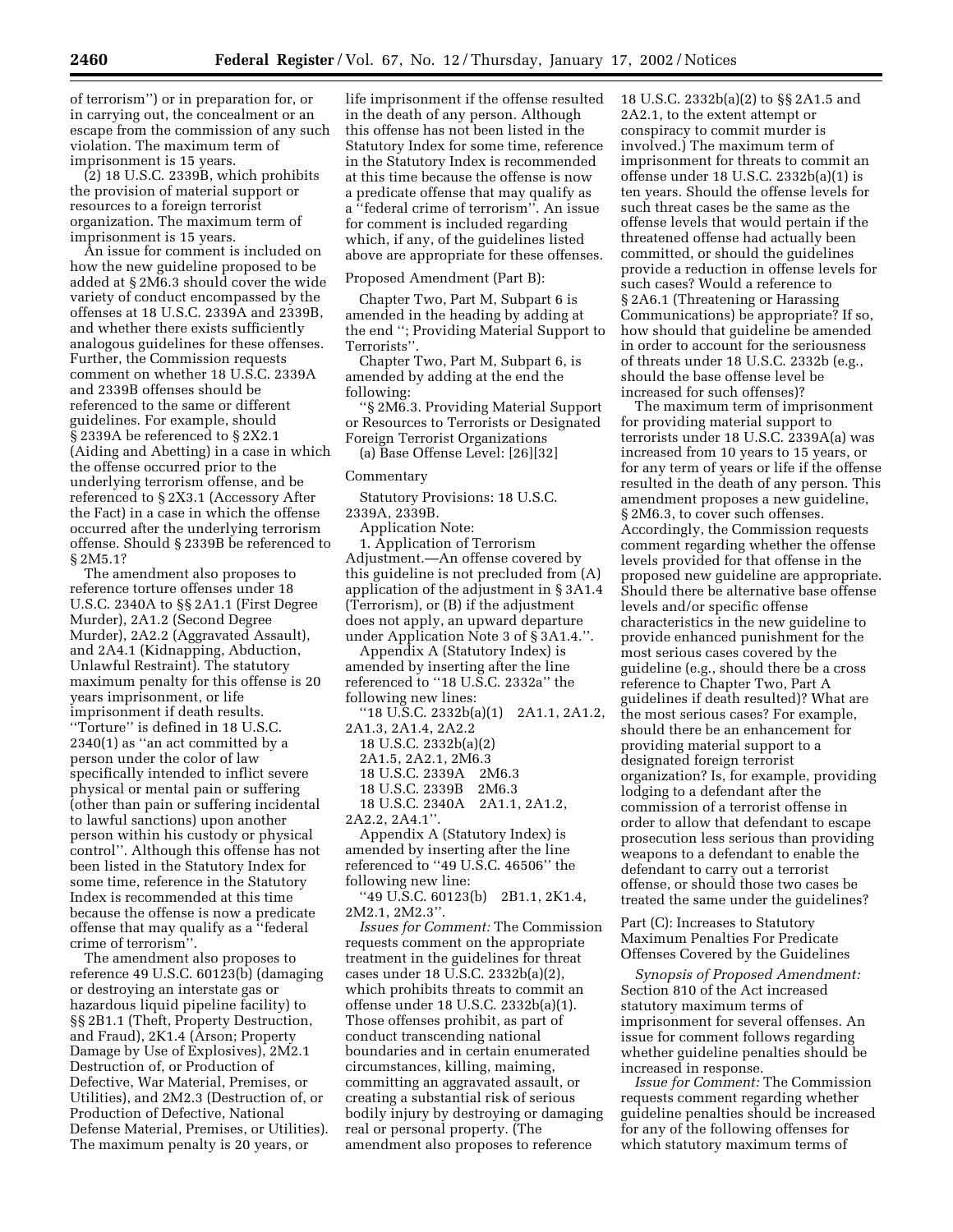imprisonment were increased by section 810 of the Act. Specifically:

(1) The maximum statutory term of imprisonment for arson of a dwelling under 18 U.S.C. 81 was increased from 20 years to any term of years or life. That offense is covered by § 2K1.4 (Arson; Property Damage by Use of Explosives).

(2) The maximum statutory term of imprisonment for destruction of an energy facility under 18 U.S.C. 1366 was increased from 10 years to 20 years, or for any term of years or life if the offense resulted in the death of any person. That offense is covered by § 2B1.1 (Theft, Property Destruction, and Fraud).

(3) The maximum term of imprisonment for providing material support to terrorists under 18 U.S.C. 2339A(a) was increased from 10 years to 15 years, or for any term of years or life if the offense resulted in the death of any person. This amendment proposes a new guideline, § 2M6.3, to cover such offenses. Accordingly, the Commission requests comment regarding whether the offense levels provided for that offense in the proposed new guideline are appropriate.

(4) The maximum term of imprisonment for providing material support to designated foreign terrorist organizations under 18 U.S.C. 2339B(a)(a) was increased from 10 years to 15 years, or for any term of years or life if the offense resulted in the death of any person. This amendment proposes a new guideline, § 2M6.3, to cover such offenses. Accordingly, the Commission requests comment regarding whether the offense levels provided for that offense in the proposed new guideline are appropriate.

(5) The maximum statutory term of imprisonment for destruction of national defense materials under 18 U.S.C. 2155(a) was increased from 10 years to 20 years, or for any term of years or life if the offense resulted in the death of any person. That offense is covered by § 2M2.3 (Destruction of, or Production of Defective, National Defense Material, Premises, or Utilities).

(6) The maximum statutory term of imprisonment for sabotage of nuclear facilities or fuel under 42 U.S.C. 2284 was increased from 10 years to 20 years, or for any term of years or life if the offense resulted in the death of any person. That offense is covered by §§ 2M2.1 (Destruction of, or Production of Defective, War Material, Premises, or Utilities) and 2M2.3.

(7) The maximum statutory term of imprisonment for willfully or recklessly carrying a weapon or explosive on an aircraft under 49 U.S.C. 46505 was increased from 15 years to 20 years, or

for any term of years or life if the offense resulted in the death of any person. That offense is covered by § 2K1.5 (Possessing Dangerous Weapons or Materials While Boarding or Aboard an Aircraft).

(8) The maximum statutory term of imprisonment for damaging or destroying an interstate gas or hazardous liquid pipeline facility under 49 U.S.C. 60123 was increased from 15 years to 20 years, or for any term of years or life if the offense resulted in the death of any person.

## Part (D): Penalties for Terrorist Conspiracies

*Synopsis of Proposed Amendment:* Section 811 of the Act amended the following offenses to provide that a conspiracy to commit any of those offenses shall subject the offender to the same penalties prescribed for the offense, commission of which was the object of the conspiracy: (1) Arson under 18 U.S.C. 81; (2) killings in federal facilities under 18 U.S.C. 930(c); (3) willful or malicious injury to or destruction of communications lines, stations, or systems under 18 U.S.C. 1362; (4) destruction of buildings or property within the maritime of territorial jurisdiction of the United States under 18 U.S.C. 1363; (5) wrecking trains under 18 U.S.C. 1992; (6) providing material support to terrorists under 18 U.S.C. 2339A; (7) torture under 18 U.S.C. 2340A; (8) sabotage of nuclear facilities or fuel under 42 U.S.C. 2284; (9) interference with flight crew members and attendants under 49 U.S.C. 46504; (10) willfully or recklessly carrying a weapon or explosive on an aircraft under 49 U.S.C. 46505; and (11) damaging or destroying an interstate gas or hazardous liquid pipeline facility under 49 U.S.C. 60123(b).

An issue for comment follows regarding whether the Commission should amend § 2X1.1 (Attempt, Solicitation, or Conspiracy) to provide that conspiracies to commit any of these offenses are expressly covered by the applicable Chapter Two offense guidelines.

*Issue for Comment:* The Commission requests comment regarding the appropriate treatment under the guidelines for conspiracies to commit certain terrorist offenses. Specifically, section 811 of the Act amended the following offenses to provide that a conspiracy to commit any of those offenses shall subject the offender to the same penalties prescribed for the offense, commission of which was the object of the conspiracy: (1) arson under 18 U.S.C. 81; (2) killings in federal

facilities under 18 U.S.C. 930(c); (3) willful or malicious injury to or destruction of communications lines, stations, or systems under 18 U.S.C. 1362; (4) destruction of buildings or property within the maritime of territorial jurisdiction of the United States under 18 U.S.C. 1363; (5) wrecking trains under 18 U.S.C. 1992; (6) providing material support to terrorists under 18 U.S.C. 2339A; (7) torture under 18 U.S.C. 2340A; (8) sabotage of nuclear facilities or fuel under 42 U.S.C. 2284; (9) interference with flight crew members and attendants under 49 U.S.C. 46504; (10) willfully or recklessly carrying a weapon or explosive on an aircraft under 49 U.S.C. 46505; and (11) damaging or destroying an interstate gas or hazardous liquid pipeline facility under 49 U.S.C. 60123(b).

Should the Commission amend § 2X1.1 (Attempt, Solicitation, or Conspiracy) and the heading of each applicable Chapter Two Offense guideline to provide that conspiracies to commit any of these offenses are expressly covered by the applicable Chapter Two offense guideline? Should there be a special instruction in § 2X1.1 (Attempt, Solicitation, or Conspiracy) to treat these offenses the same as the substantive offense which was the object of the conspiracy if the offense involved terrorism?

# Part (E): Terrorism Adjustment in § 3A1.4

*Synopsis of Proposed Amendment:* This amendment adds an invited structured upward departure in § 3A1.4 (Terrorism) for offenses that involve domestic terrorism or international terrorism but do not otherwise qualify as offenses that involved or were intended promote ''federal crimes of terrorism'' for purposes of the terrorism adjustment in § 3A1.4. An issue for comment also follows regarding whether terrorist offenses should be sentenced at or near the statutory maximum for the offense of conviction.

#### Proposed Amendment (Part (E):

The Commentary to § 3A1.4 is amended by striking Application Note 1 in its entirety and inserting the following:

''1. Federal Crime of Terrorism Defined—For purposes of this guideline, 'federal crime of terrorism' has the meaning given that term in 18 U.S.C. 2332b(g)(5). Accordingly, in order for the adjustment under this guideline to apply, the offense (A) must be a felony that involved, or was intended to promote, one of the offenses specifically enumerated in 18 U.S.C. 2332b(g)(5)(B);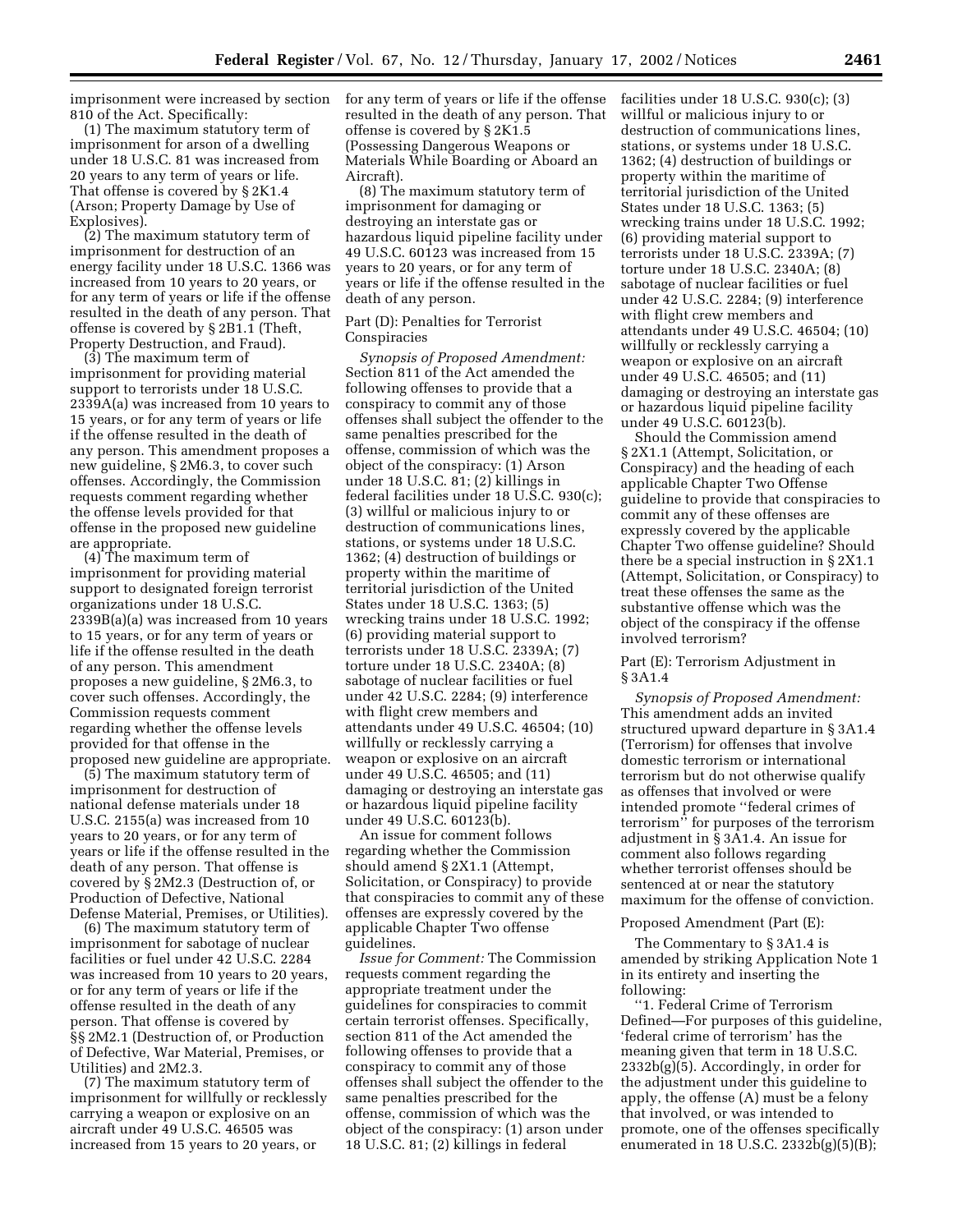and (B) pursuant to 18 U.S.C.  $2332b(g)(5)(A)$ , must have been calculated to influence or affect the conduct of government by intimidation or coercion, or to retaliate against government conduct.''.

The Commentary to § 3A1.4 is amended in Note 2 by inserting ''Computation of Criminal History Category.—'' before ''Under''.

The Commentary to § 3A1.4 is amended by adding at the end the following:

''3. Upward Departure Provision.—By the terms of the directive to the Commission in section 730 of Pub. L. 104–132, the adjustment provided by this guideline applies only to Federal crimes of terrorism. However, there may be cases that involve international terrorism (as defined in 18 U.S.C. 2331(1)) or domestic terrorism (as defined in 18 U.S.C. 2331(5)) but to which the adjustment under this guideline technically does not apply. For example, there may be cases in which (A) the offense was calculated to influence or affect the conduct of government by intimidation or coercion, or to retaliate against government conduct but the offense involved, or was intended to promote, an offense other than one of the offenses specifically enumerated in 18 U.S.C.  $\overline{2}332b(g)(5)(B);$ or (B) the offense involved, or was intended to promote, one of the offenses specifically enumerated in 18 U.S.C. 2332b(g)(5)(B) but the terrorist motive was to intimidate or coerce a civilian population, rather than to influence or affect the conduct of government by intimidation or coercion, or to retaliate against government conduct. In such cases an upward departure would be warranted, except that the resulting sentence may not exceed the top of the guideline range that would result if the adjustment under this guideline had been applied.''.

*Issues for Comment:* The Commission generally requests comment on whether the current terrorism enhancement at § 3A1.4 addresses the sentencing of terrorists appropriately. Should the Commission amend § 3A1.4 to clarify that the adjustment may apply in the case of offenses that occurred after the commission of the federal crime of terrorism, e.g., a case in which the defendant, in violation of 18 U.S.C. 2339A, concealed an individual who had committed a federal crime of terrorism.

As an alternative to the upward departure provision in proposed Application Note 3 of § 3A1.4, should the Commission provide an additional enhancement for terrorism offenses to which the current adjustment does not apply? If so, should this additional enhancement be the same as, or less severe than the current adjustment at § 3A1.4?

Part (F): Money Laundering Offenses

*Synopsis of Proposed Amendment:* This amendment amends § 2S1.3 (Structuring Transactions to Evade Reporting Requirements; Failure to Report Cash or Monetary Transactions; Failure to File Currency and Monetary Instrument Report; Knowingly Filing False Reports) to incorporate the following new money laundering provisions created by the Act. The amendment proposes to reference these provisions to the structuring guideline and proposes a number of changes to that guideline in order to more fully incorporate the new offenses. Specifically:

(1) 31 U.S.C. 5318A(b), created by section 311 of the Act, authorizes the Secretary of the Treasury to (i) require domestic financial institutions to maintain records, file reports, or both, concerning transactions with financial institutions or jurisdictions outside the United States if the Secretary finds that such transactions are of ''primary money laundering concern''; (ii) require domestic financial institutions to provide identifying information about payable-through accounts on such transactions that are of ''primary money laundering concern''; and (iii) prohibit domestic financial institutions from opening or maintaining a payablethrough account on behalf of a foreign banking institution, if any such transactions could be conducted. The applicable penalty provision, 31 U.S.C. 5322, provides for a maximum term of imprisonment of 5 years, or ten years if the defendant engaged in a pattern of unlawful activity.

(2) 31 U.S.C. 5318(i), added by section 312 of the Act, requires financial institutions that established or maintains a private banking account or correspondent account in the United States for a non-United States person, to establish due diligence policies, procedures, and controls that are reasonably designed to detect and report money laundering through those accounts, and a new subsection (h), which prohibits financial institutions from establishing or maintaining a correspondent account for a foreign bank that does not have a physical presence in any country. The applicable penalty provision, 31 U.S.C. 5322, provides for a maximum term of imprisonment of 5 years, or ten years if the defendant engaged in a pattern of unlawful activity.

The amendment revises the definition of ''value of the funds'' for purposes of calculating the base offense level in § 2S1.3(a) in order to incorporate these offenses into the guideline.

The amendment also adds an enhancement if the defendant committed the offense as part of a pattern of unlawful activity. This enhancement takes into account the enhanced penalty provisions (imprisonment of not more than ten years) under 31 U.S.C. 5322(b) for such conduct if the pattern of unlawful activity involved more than \$100,000 in a 12-month period.

An issue for comment follows regarding how the Commission should treat these offenses.

(3) 31 U.S.C. 5331, added by section 365 of the Act, which requires nonfinancial trades or businesses to report the receipt of more than \$10,000 in coins and currency in one transaction or two or more related transactions. The maximum term of imprisonment is five years, or ten years if the defendant engaged in a pattern of unlawful activity.

(4) 31 U.S.C. 5332, added by section 371 of the Act, prohibits concealing on one's person or any conveyance more than \$10,000 in currency or other monetary instruments in order to evade currency reporting requirements (i.e., bulk cash smuggling). The maximum term of imprisonment is not more than five years. An issue for comment follows regarding whether an enhancement for bulk cash smuggling should be added to the guidelines.

In addition, section 315 of the Act expanded the predicate offenses under 18 U.S.C. 1956 to include public corruption. An issue for comment follows regarding whether the money laundering guideline, § 2S1.1, should be amended to add public corruption offenses to the list of offenses that qualify for the 6-level enhancement in subsection (b)(1) because of the seriousness of these offenses.

The amendment also proposes to add a definition of ''terrorism'' for purposes of the 6-level enhancement in § 2S1.1(b)(1). The definition of terrorism is added for consistency of application within the guidelines.

## Proposed Amendment (Part (F))

The Commentary to § 2S1.1 captioned ''Application Notes'' is amended in Note 1 by adding at the end the following new paragraph:

'''Terrorism'' means domestic terrorism (as defined in 18 U.S.C. 2331(5)), a federal crime of terrorism (as defined in 18 U.S.C. 2332b(g)(5)), or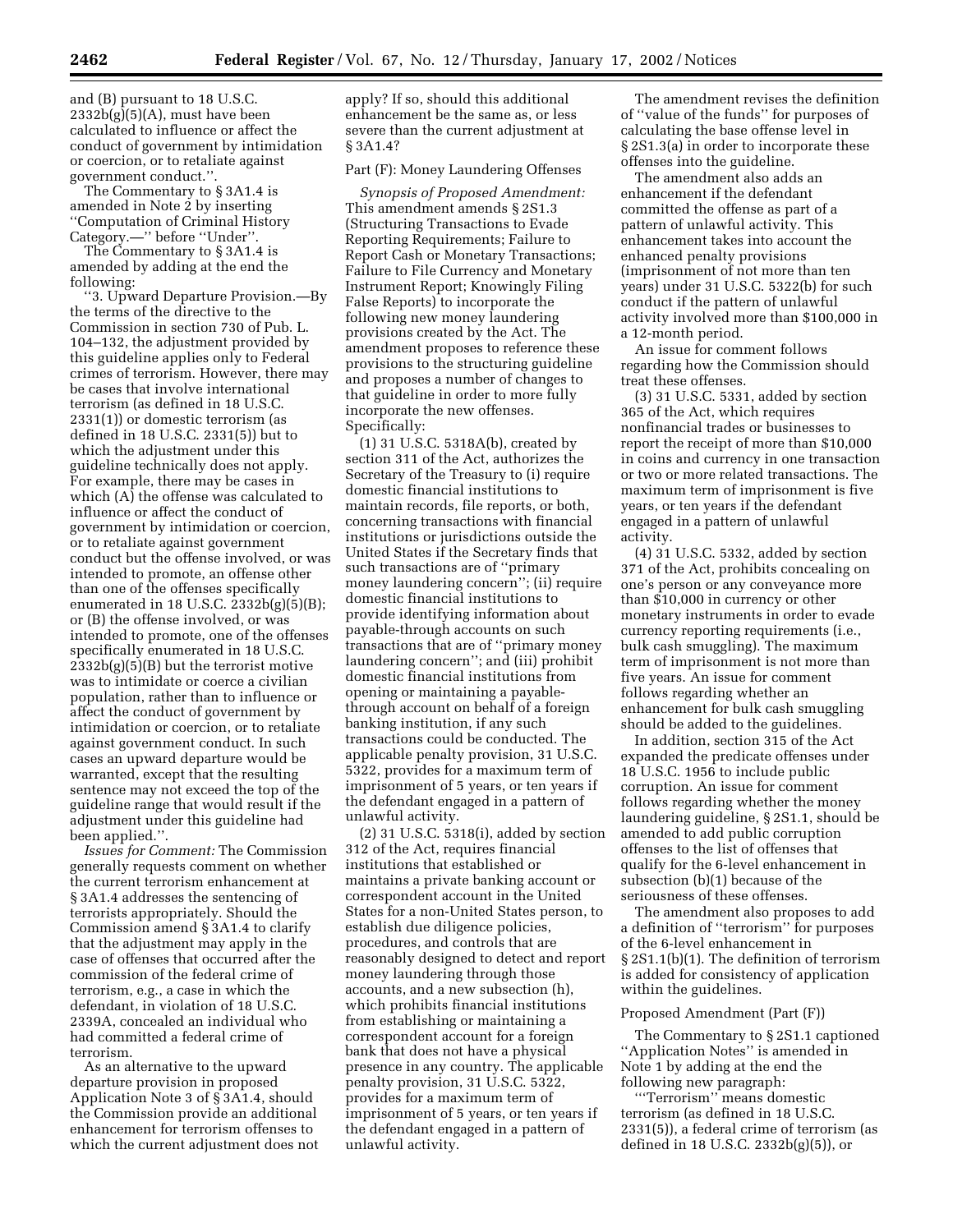international terrorism (as defined in 18  $U.S.C. 2331(1)$ .".

Section 2S1.3 is amended in the title by adding at the end ''; Bulk Cash Smuggling; Establishing or Maintaining Prohibited Accounts''.

Section 2S1.3(b) is amended by redesignating subdivision (2) as subdivision (3); and by inserting after subdivision (1) the following:

''(2) If the defendant committed the offense as part of a pattern of unlawful activity [involving more than \$100,000 in a 12-month period], increase by 2 levels.''.

The Commentary to § 2S1.3 captioned ''Statutory Provisions'' is amended by inserting ''5318, 5318A(b),'' after ''5316,''; and by inserting '', 5331, 5332'' after ''5326''.

The Commentary to § 2S1.3 captioned ''Application Note'' is amended by striking the text of Note 1 and inserting the following:

''Definition of 'Value of the Funds'.— (A) In General.—Except as provided in subdivision (B), the 'value of the funds' for purposes of subsection (a) means the amount of the funds involved in the structuring or reporting conduct.

(B) Exceptions.—If the offense involved a correspondent account or payable-through account prohibited or restricted under 31 U.S.C. 5318A(b)(5), the 'value of the funds' means the total amount of funds routed through that account on behalf of a foreign jurisdiction, foreign financial institution, or class of transaction that the Secretary of the Treasury found to be of primary money laundering concern.

If the offense involved a correspondent account for or on behalf of a foreign bank that does not have a physical presence in any country, in violation of 31 U.S.C. 5318, the 'value of the funds' means the total amount of funds routed through that account on behalf of that foreign bank.

The terms ''correspondent account'' and ''payable-through account'' have the meaning given those terms in 31 U.S.C.  $5318A(e)(1)$ .".

The Commentary to § 2S1.3 captioned "Application Note" is amended in the heading by striking ''Note'' and inserting ''Notes''; and by adding at the end the following new note:

''2. Enhancement for Pattern of Unlawful Activity.—For purposes of subsection (b)(2), a pattern of unlawful activity means [at least two separate and unrelated occasions of unlawful activity] [unlawful activity involving a total amount of more than \$100,000 in a 12-month period], without regard to whether any such occasion occurred during the course of the offense or

resulted in a conviction for the conduct that occurred on that occasion.''.

The Commentary to § 2S1.3 captioned ''Background'' is amended in the first sentence by striking ''The'' and inserting ''Some of the'' and by adding at the end the following new paragraph:

''Other offenses covered by this guideline, under 31 U.S.C. 5318 and 5318A, relate to records, reporting and identification requirements, and prohibited accounts involving certain foreign jurisdictions, foreign institutions, foreign banks, and other account holders.''.

Appendix A (Statutory Index) is amended by inserting after the line referenced to ''31 U.S.C. 5316'' the following new lines:

''31 U.S.C. 5318 2S1.3

31 U.S.C. 5318A(b) 2S1.3''.

Appendix A (Statutory Index) is amended by inserting after the line referenced to ''31 U.S.C. 5326'' the following new lines:

''31 U.S.C. 5331 2S1.3

31 U.S.C. 5332 2S1.3''.

*Issues for Comment:* Offenses under 31 U.S.C. 5318A(b)(5) prohibit domestic financial institutions from opening or maintaining a payable-through account on or behalf of a foreign banking institution, if any such transactions could be conducted. Offenses under 31 U.S.C. 5318(j) prohibit financial institutions from establishing or maintaining a correspondent account for a foreign bank that does not have a physical presence in any country. How should the guidelines treat such offenses? Specifically, should such offenses be referenced to § 2S1.3? If so, does § 2S1.3 adequately account for all the conduct prohibited by these offenses? For example, for purposes of computing the base offense level under subsection (a), should the definition of the ''value of the funds'' be revised to include the total amount of the funds maintained in a payable-through account or in a prohibited correspondent account for a foreign bank, or would such a calculation overestimate the seriousness of the offense? Is there a more appropriate method to determine the value of the funds in such cases?

Offenses under 31 U.S.C. 5332, added by section 371 of the Act, prohibit concealing on one's person or any conveyance more than \$10,000 in currency or other monetary instruments in order to evade currency reporting requirements (i.e., bulk cash smuggling). Congress has indicated that these offenses are more serious than failing to file a customs report, even though the statutory maximum terms of

imprisonment are the same for both of these offenses. See H. Rept. 107–250. The Commission requests comment on whether an enhancement should be added to § 2S1.3 (Structuring Transactions to Evade Reporting Requirements) if the offense involved bulk cash smuggling.

In addition, section 315 of the Act expanded the predicate offenses under 18 U.S.C. 1956 to include foreign public corruption. The Commission requests comment regarding whether the money laundering guideline, § 2S1.1, should be amended to add all forms of public corruption offenses to the list of offenses that qualify for the 6-level enhancement in subsection (b)(1) because of the seriousness of these offenses.

# Part (G): Currency and Counterfeiting Offenses

*Synopsis of Proposed Amendment:* Sections 374 and 375 of the Act increase the statutory maximum terms of imprisonment for a number of offenses involving counterfeiting domestic and foreign currency and obligations. The Act increased the statutory maximum terms of imprisonment to 20 years or 25 years for all counterfeiting offenses that had a statutory maximum term of imprisonment of 10 years or 15 years. Penalties for counterfeiting foreign bearer obligations that had a maximum term of imprisonment of one, three, and five years were increased to ten years or, in some cases, 20 or 25 years. In response, an issue for comment is provided regarding whether guideline penalties should be increased in light of the increased statutory maximum penalties.

*Issue for Comment:* Section 374 of the Act changed or otherwise increased the statutory maximum penalties for counterfeiting domestic currency obligations as follows: the statutory maximum penalty for violations of 18 U.S.C. 470 (counterfeit acts committed outside the United States) was changed from 20 years to the punishment ''provided for the like offense within the United States;'' the statutory maximum penalty for violations of 18 U.S.C. 471 (obligations or securities of the United States) was increased from 15 years to 20 years; the statutory maximum penalty for violations of 18 U.S.C. 472 (uttering counterfeit obligations or securities) was increased from 15 years to 20 years; the statutory maximum penalty for violations of 18 U.S.C. 473 (dealing in counterfeit obligations or securities) was increased from 10 years to 20 years; the statutory maximum penalty for violations of 18 U.S.C. 476 (taking impressions of tools used for obligations or securities) was increased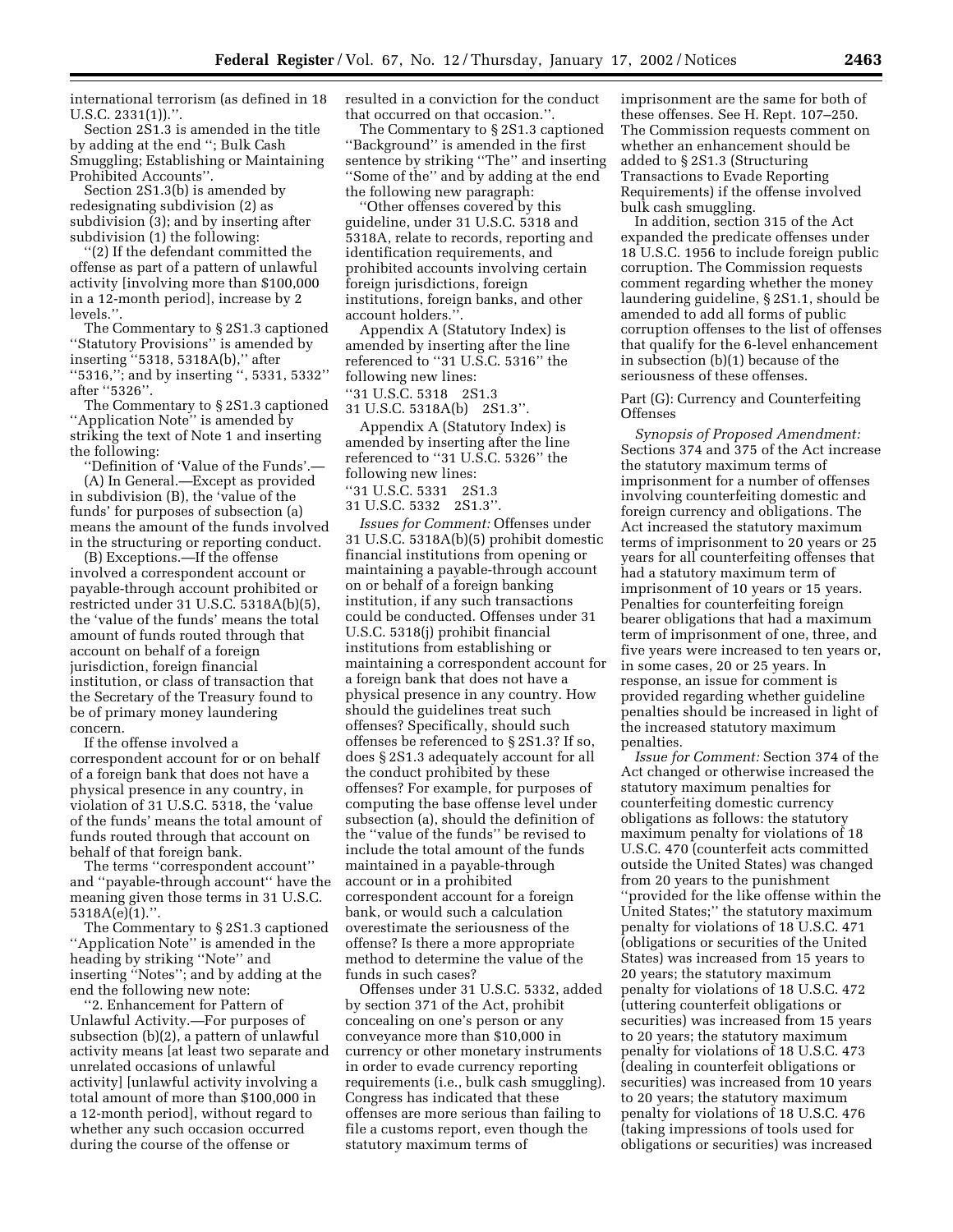from 10 years to 25 years; the statutory maximum penalty for violations of 18 U.S.C. 477 (possessing or selling impressions of tools used for obligations or securities) was increased from 10 years to 25 years; the statutory maximum penalty for violations of 18 U.S.C. 484 (connecting different parts of different notes) was increased from 5 years to 10 years; and the statutory maximum penalty for violations of 18 U.S.C. 493 (bonds and obligations of certain lending agencies) was increased from 5 years to 10 years. The Commission requests comment regarding whether the guideline penalties for these offenses should be increased in light of the increased statutory maximum penalties.

Section 375 of the Act increased the statutory maximum penalties for counterfeiting foreign currency obligations as follows: the statutory maximum penalty for violations of 18 U.S.C. 478 (foreign obligations or securities) was increased from 5 years to 10 years; the statutory maximum penalty for violations of 18 U.S.C. 479 (uttering foreign obligations) was increased from 3 years to 20 years; the statutory maximum penalty for violations of 18 U.S.C. 480 (possessing foreign counterfeit obligations) was increased from 1 year to 20 years; the statutory maximum penalty for violations of 18 U.S.C. 481 (plates, stones, or analog, digital, or electronic images for counterfeiting foreign obligations or securities) was increased from 5 years to 25 years; the statutory maximum penalty for violations of 18 U.S.C. 482 (foreign bank notes) was increased from 2 years to 20 years; and finally, the statutory maximum penalty for violations of 18 U.S.C. 483 (uttering foreign counterfeit bank notes) was increased from 1 year to 20 years. The Commission requests comment regarding whether the guideline penalties for these offenses should be increased in light of the increased statutory maximum penalties.

Currently, offenses under 18 U.S.C. 478, 479, 480, 481, 482, and 483 are referenced to § 2B1.1. Should these offenses also be referenced to § 2B5.1, and should that guideline be reworked in order to cover the counterfeiting of foreign obligations?

Additionally, the guidelines provide in §§ 2B1.1(b)(8)(B) a two-level enhancement, with a minimum offense level of level 12, if a substantial portion of a fraudulent scheme was committed from outside the United States. Should this enhancement be amended to provide an alternative prong if the offense was intended to promote terrorism?

Finally, the guidelines provide in § 2B5.1(b)(5) a two-level enhancement if any part of the offense was committed outside the United States. Should this enhancement be amended to provide an alternative prong if the offense was intended to promote terrorism? Should an additional enhancement be provided if the offense was intended to promote terrorism, and if so, what should be the extent of the enhancement?

# Part (H): Miscellaneous Amendments

*Synopsis of Proposed Amendment:* This part of the amendment proposes to address eight miscellaneous issues related to terrorism:

(1) It provides a definition of terrorism for purposes of the prior conviction enhancement in the illegal reentry guideline, § 2L1.2. For consistency, the definition is the same definition proposed to be added to the money laundering guideline and to the Chapter Three terrorism adjustment.

(2) It provides two options for amending the obstruction of justice guideline, § 3C1.1, in response to section 319(d) of the Act. Section 319(d) amends the Controlled Substances Act at 21 U.S.C. 853(e) to require a defendant to repatriate any property that may be seized and forfeited and to deposit that property in the registry of the Court or with the U.S. Marshal. That section also states that the failure to comply with a protective order and an order to repatriate property ''may also result in an enhancement of the sentence of the defendant under the obstruction of justice provision of the Federal Sentencing Guidelines.''

(3) It amends the guideline on terms of supervised release, § 5D1.2, in response to section 812 of the Act, which authorizes a term of supervised release of any term of years or life for a defendant convicted of a federal crime of terrorism the commission of which resulted in, or created a substantial risk of, death or serious bodily injury to another person.

(4) It amends the theft, property destruction and fraud guideline, § 2B1.1, to delete the special instruction pertaining to the imposition of not less than six months imprisonment for a defendant convicted under section 1030 of title 18, United States Code. Section 814(f) of the Act directed the Commission to amend the guidelines ''to ensure that any individual convicted of a violation of section 1030 of title 18, United States Code, can be subjected to appropriate penalties, without regard to any mandatory minimum term of imprisonment.''

(5) It adds a reference in the Statutory Index to the bribery guideline, § 2C1.1,

for the new offense created by section 329 of the Act. Section 329 prohibits a Federal official or employee, in connection with administration of the money laundering provisions of the Act, to corruptly demand, seek, receive, accept, or agree to receive or accept anything of value in return for being influenced in the performance of an official act, being influenced to commit or aid in committing any fraud on the United States, or being induced to do or omit to do any act in violation of official duties. The term of imprisonment is not more than 15 years.

(6) It amends § 2M5.1 (Evasion of Export Controls) to incorporate 18 U.S.C. 2332d, which prohibits a person, knowing or having reasonable cause to know that a country is designated under the Export Administration Act as a country supporting international terrorism, to engage in a financial transaction with the government of that country. The amendment also proposes to provide for application of the base offense level of level 26, for 18 U.S.C. 2332d offenses.

(7) It proposes an issue for comment regarding how the Commission should treat an offense under 18 U.S.C. 1036. That offense, added by section 2 of the Enhanced Federal Security Act of 2000, Pub. L. 106–547, prohibits, by fraud or pretense, the entering or attempting to enter any real property, vessel, or aircraft of the United States, or secure area of an airport. The maximum penalty is five years imprisonment.

(8) It provides an issue for comment on how the guidelines should treat offenses involving fraudulent statements under 18 U.S.C. 1001, particularly such offenses committed in connection with acts of terrorism.

#### Proposed Amendment (Part (H)):

Section 2B1.1 is amended by striking subsection (d) in its entirety.

The Commentary to 2B1.1 captioned ''Background'' is amended by striking the last paragraph in its entirety.

The Commentary to § 2L1.2 captioned ''Application Notes'' is amended in Note 1, paragraph (B), by adding at the end the following new paragraph:

'(vi) 'Terrorism offense' means any offense involving domestic terrorism (as defined in 18 U.S.C. 2331(5)), a federal crime of terrorism (as defined in 18 U.S.C. 2332b(g)(5)), or international terrorism (as defined in 18 U.S.C.  $2331(1)$ .".

Section 2M5.1 is amended in the title by adding at the end ''; Financial Transactions with Countries Supporting International Terrorism''.

Section 2M5.1(a)(1) is amended by inserting "(A)" after "if" and by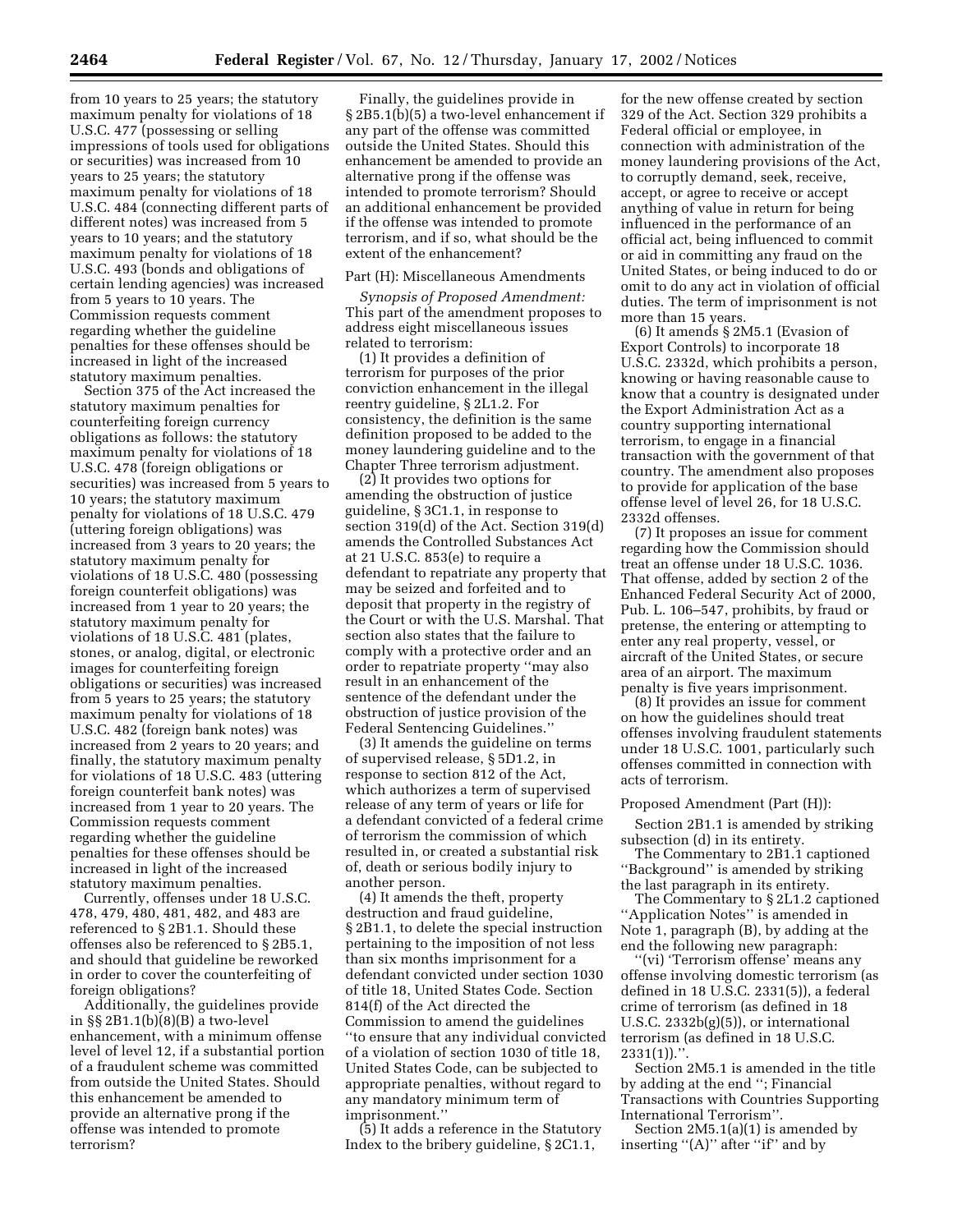inserting '', or (B) the offense involved a financial transaction with a country supporting international terrorism;'' after ''evaded''.

The Commentary to § 2M5.1 captioned ''Statutory Provisions'' is amended by inserting ''18 U.S.C. 2332d;'' before ''50 U.S.C. App. secs. 2401–2420''.

The Commentary to § 2M5.1 captioned ''Application Notes'' is amended by adding at the end the following:

''4. For purposes of subsection  $(a)(1)(B)$ , "a country supporting international terrorism'' means a country designated under section 6(j) of the Export Administration Act (50 U.S.C. App. 2405).''.

[Option 1

The Commentary to § 3C1.1 captioned ''Application Notes'' is amended in Note 4 by striking the period at the end of paragraph (i) and inserting a semicolon; and by inserting after paragraph (i) the following:

''(j) failing to comply with a restraining order or injunction issued pursuant to 21 U.S.C. 853(e) or with an order to repatriate property issued pursuant to 21 U.S.C. 853(p).''.]

[Option 2

The Commentary to § 3C1.1 captioned ''Application Notes'' is amended in Note 4 by adding at the end the following new paragraph:

''This adjustment may also apply if the defendant failed to comply with a restraining order or injunction issued pursuant to 21 U.S.C. 853(e) or with an order to repatriate property issued pursuant to 21 U.S.C. 853(p).''.]

Section 5D1.2(a) is amended by adding at the end the following new paragraph:

''Notwithstanding subdivisions (1) through (3), the length of the term of supervised release shall be [not less than three years][life] for any offense listed in 18 U.S.C. 2332b(g)(5)(B), the commission of which resulted in, or created a foreseeable risk of, death or serious bodily injury to another person.''.

Appendix A (Statutory Index) is amended by inserting after the line referenced to ''18 U.S.C. 2332a'' the following new line:

''18 U.S.C. 2332d 2M5.1''.

Appendix A (Statutory Index) is amended by inserting after the line referenced to ''50 U.S.C. App. § 2410'' the following new line:

''Section 329 of the USA 2C1.1''. Patriot Act of 2001,

Pub. L. 107–56.''.

*Issues for Comment:* The Commission requests comment regarding how the Commission should treat an offense

under 18 U.S.C. 1036. That offense, added by section 2 of the Enhanced Federal Security Act of 2000, Pub. L. 106–547, prohibits, by fraud or pretense, the entering or attempting to enter any real property, vessel, or aircraft of the United States, or secure area of an airport. The maximum penalty is five years imprisonment. Should such offenses be referenced to § 2B2.3 (Trespass)? If so, how should that guideline be amended to take into account the seriousness of these offenses (e.g., should the enhancement at § 2B2.3(b)(1) be amended to cover trespasses occurring with respect to a vessel or aircraft of the United States, a secure area of an airport, and/or a secure area of a mass transportation system)?

The Commission also requests comment on how the guidelines might more appropriately treat offenses under 18 U.S.C. 1001, particularly such offenses that are committed in connection with acts of terrorism. Currently, offenses under 18 U.S.C. 1001 (making false statements) are referenced in the Statutory Index to § 2B1.1 (Theft, Property Destruction, and Fraud), and a cross reference at § 2B1.1(c)(3) calls for application of another Chapter Two guideline if the conduct set forth in the count of conviction under section 1001 establishes an offense specifically covered by that other Chapter Two guideline.

## **2. Drugs**

# *Synopsis of Proposed Amendment*

## In General

The Commission has begun a long term assessment of the guidelines pertaining to drug offenses and is studying how it might amend the guidelines to (A) decrease somewhat the contribution of drug quantity on penalty levels for drug trafficking offenses generally; (B) more adequately account for aggravating and mitigating conduct that may be unrelated to drug quantity; (C) address various circuit conflicts that pertain to the drug guidelines; and (D) improve generally the overall operation of the drug guidelines.

This amendment cycle, the Commission is particularly interested in considering amending the guidelines as they pertain to offenses involving cocaine base (''crack cocaine''). In deciding how best to address various concerns that have been expressed regarding the penalties for crack cocaine offenses, the Commission is considering adding a number of enhancements to the primary drug trafficking guideline, § 2D1.1, to account more adequately for aggravating conduct sometimes

associated not only with crack cocaine offenses, but also with drug trafficking offenses generally. The Commission is paying particular attention to the considerations stated in Pub. L. 104–38, the legislation enacted in 1995 disapproving the prior Commission's amendment which, among other things, would have equalized the penalties based on drug quantity for crack cocaine and powder cocaine. The proposed amendment contains a number of enhancements that directly address many of those considerations, especially those that focus on violence, and apply across drug type.

As part of its assessment, and in light of the proposed enhancements which, if adopted, would apply across drug type, the Commission also is exploring how it might amend the guidelines to decrease penalties in appropriate cases in which the current penalty structure may overstate the culpability of the defendant. Accordingly, the Commission is studying a number of options, including a maximum base offense level for offenders who qualify for a mitigating role adjustment and a two level reduction for offenders who meet the ''safety valve'' criteria set forth in § 5C1.2 and have no prior convictions.

#### Base Offense Level

#### Mitigating Role Adjustment

The proposed amendment provides a maximum base offense level of [24–32] if the defendant qualifies for an adjustment under § 3B1.2 (Mitigating Role). This base offense level cap is designed to limit somewhat the exposure of low level drug offenders to increased penalties based on drug quantity alone. The impact of the proposed base offense level cap will vary depending on the level at which the cap is set. If level 32 is adopted as the maximum base offense level for these defendants, 805 cases would be affected, and their average sentence would decrease from 82 months to 60 months. If the Commission adopted level 26, 2,062 cases would be affected, and their average sentence would decrease from 60 months to 37 months.

Two issues for comment pertaining to mitigating role follow the proposed amendment. The first issue invites comment regarding whether application of the maximum base offense level should be limited in some manner, for example to defendants who receive a minimal role adjustment under § 3B1.2 or who do not receive enhancements for aggravating conduct such as weapon involvement or bodily injury. The second issue invites comment regarding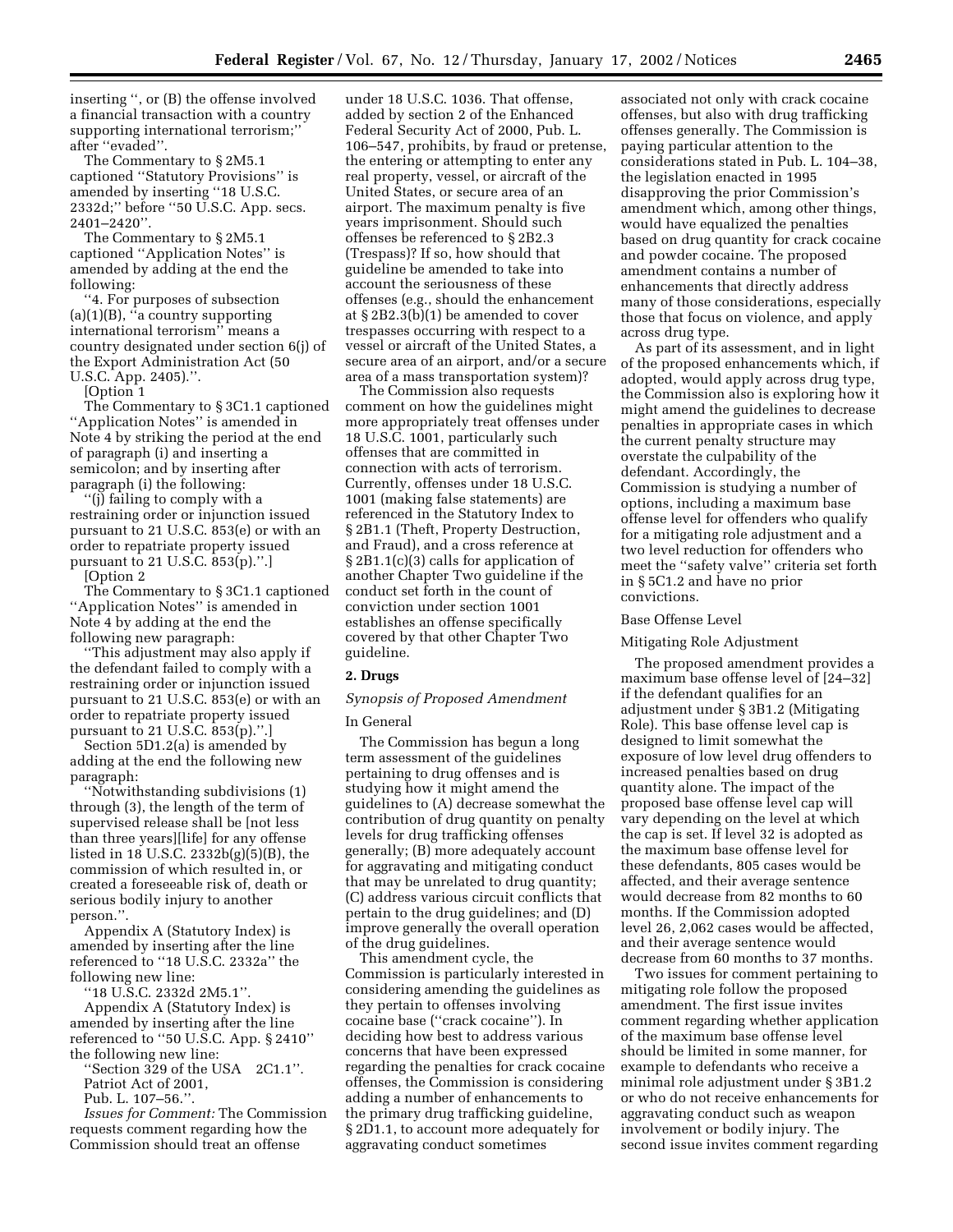whether the Commission also should address three circuit conflicts that remain pertaining to mitigating role, and if so, how should those conflicts be resolved. The issue then requests comment regarding whether the Commission should provide guidance on whether particular drug offenders who perform certain drug trafficking functions (e.g., courier or mule) should or should not receive a mitigating role adjustment.

#### Enhancements

#### Violence

The proposed amendment also contains a number of enhancements. First, the proposed amendment contains a number of modifications to § 2D1.1 to more adequately account for violence sometimes associated with drug trafficking offenses. Subsection (b)(1) currently provides a two level enhancement for offenses involving possession of a dangerous weapon, but it does not differentiate penalties to account for the defendant's weapon use, the seriousness of the weapon use, or the type and number of firearms involved.

Accordingly, the proposed amendment modifies subsection (b)(1) to provide a graduated enhancement of [2] to [6] levels for weapon involvement to account more adequately for these factors. Specifically, proposed subsection (b)(1)(A) provides a [6] level enhancement if the defendant discharged a firearm. Proposed subsection (b)(1)(B) provides a [4] level enhancement if the defendant (i) brandished or otherwise used a dangerous weapon (including a firearm); or (ii) possessed a firearm described in 18 U.S.C. 921(a)(30) or 26 U.S.C. 5845(a). Proposed subsection (b)(1)(C) provides (i) a [2] level enhancement if a dangerous weapon (including a firearm) was possessed; or (ii) a [4] level enhancement if eight or more firearms were possessed. An option for an upward departure provision if the number of firearms involved in the offense substantially exceeded eight firearms is provided in proposed Application Note 3.

The enhanced penalties provided by this part of the amendment are likely to apply in a minority of cases. In fiscal year 2000, 21.3 percent of crack cocaine cases received either the enhancement for possession of a dangerous weapon in § 2D1.1(b)(1) or a penalty for a violation of 18 U.S.C. 924(c), 18.7 percent of methamphetamine cases, 10.6 percent of powder cocaine cases, 6.6 percent of heroin cases, and 5.9 percent of marijuana cases. The proposed

heightened penalties in subsection (b)(1) would apply in a subset of those cases.

Proposed subsection (b)(2) provides a graduated enhancement of [2] to [8] levels for [death] or bodily injury, depending on the degree of injury. The enhancement does not apply to injury resulting from the use of the controlled substance because subsection (a) already provides heightened base offense levels that account for death or serious bodily injury resulting from such use. Proposed subsection (b)(2) provides an option for an eight level enhancement for death. The option is provided because the cross reference to § 2A1.1 (First Degree Murder) provided by subsection (d) does not apply if a victim was killed under circumstances that would not constitute murder under 18 U.S.C. 1111 (e.g., manslaughter). Proposed subsection (b)(2) also provides a bracketed option that limits the cumulative adjustments from subsections  $(b)(1)$  and  $(b)(2)$  to  $[10][12]$ levels because weapon use and bodily injury are so interrelated.

Two issues for comment follow the proposed amendment pertaining to these proposed enhancements. The first issue invites comment regarding whether subsections (b)(1) and (b)(2) also should provide minimum offense levels, particularly in light of the minimum offense level currently provided in subsection (b)(5) for methamphetamine and amphetamine manufacturing offenses that create a substantial risk of harm to human life. The second issue invites comment regarding whether the Commission also should provide an enhancement that would apply if the offense involved an express or implied threat of death or bodily injury, and if so, what would be an appropriate increase and should the enhancement be applied cumulatively to the proposed enhancements in subsections (b)(1) and (b)(2).

Protected Locations, Underage or Pregnant Individuals

The primary drug trafficking guideline, § 2D1.1, currently does not provide an enhancement for drug distribution near protected locations or distribution involving underage or pregnant individuals. Section § 3B1.4 (Using a Minor to Commit a Crime) provides a two level enhancement if the defendant used or attempted to use a person less than eighteen years of age to commit the offense. Enhanced penalties also are provided in § 2D1.2 (Drug Offenses Occurring Near Protected Locations or Involving Underage or Pregnant Individuals), but a conviction for a statutory violation of drug trafficking in a protected location (21

U.S.C. 860) or to underage or pregnant individuals (21 U.S.C. 859 and 861) is necessary in order for § 2D1.2 to be applied.

The proposed amendment consolidates § 2D1.2 (Drug Offenses Occurring Near Protected Locations or Involving Underage or Pregnant Individuals; Attempt or Conspiracy) into § 2D1.1, and makes conforming changes to the Statutory Index for offenses currently referenced to § 2D1.2 (21 U.S.C. 849, 859, 860, 861, and 963). Proposed subsection (b)(3) provides a two level enhancement if the defendant (A) was convicted of an offense under 21 U.S.C. 849[, 859] 860[, or 861]; (B) distributed to a pregnant individual [knowing, or having a reasonable cause to believe, that the individual was pregnant at that time]; (C) distributed to a minor individual [knowing, or having a reasonable cause to believe, that the individual was a minor at that time]; or (D) used a minor individual to commit the offense or to assist in avoiding detection or apprehension for the offense. The requirement that the defendant be convicted of a statutory violation of drug trafficking in a protected location is retained because otherwise the enhancement could apply in an overly broad manner, particularly for trafficking offenses occurring in dense urban areas.

A minimum offense level of [26] is provided if subdivision (C) or (D) applies. This minimum offense level is required by the directive to the Commission contained in section 6454 of the Anti-Drug Abuse Act of 1988. An issue for comment follows the proposed amendment that invites comment regarding whether the minimum offense level should be extended to apply to any of the other subdivisions of proposed subsection (b)(3).

The impact of this enhancement should be limited but it will allow increased sentences in appropriate cases. Compared to the 22,639 defendants sentenced under § 2D1.1 in fiscal year 2000, only 196 were convicted under any of the statutes referenced to § 2D1.2. The majority of those cases (89.3%) were for violations of 21 U.S.C. 860 for trafficking in a protected location. There likely would be no net penalty increase from this part of the proposed amendment because the proposed amendment still would require a conviction under that statute. Also, in fiscal year 2000, only 131 defendants received the adjustment in § 3B1.4 (Use of a Minor) and, for those cases, no net increase results from this part of the proposed amendment because proposed Application Note 22 expressly provides that if proposed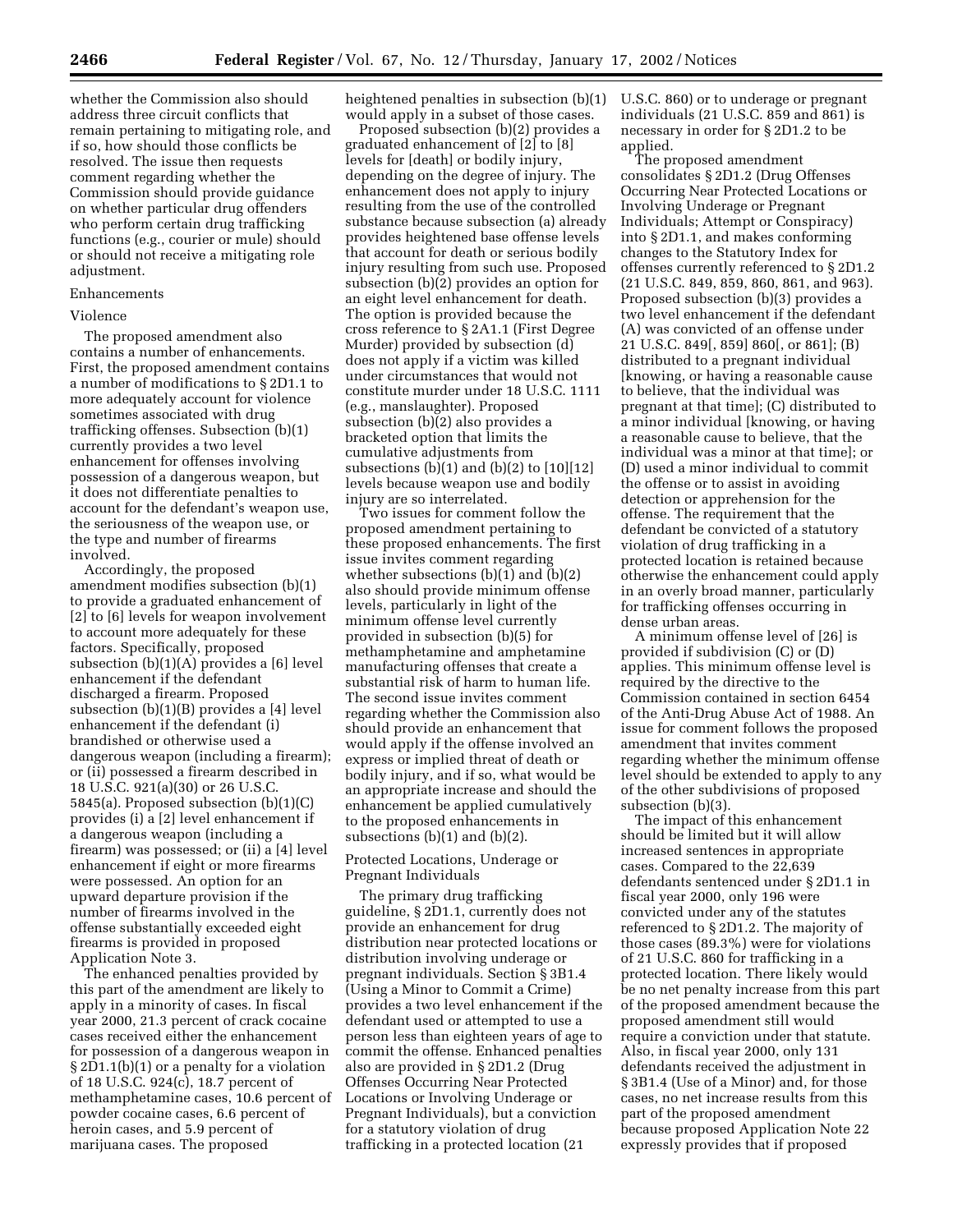subsection (b)(3)(D) applies, § 3B1.4 does not apply. This proposed application note corresponds to Application Note 2 in § 3B1.4, which instructs that if the Chapter Two offense guideline incorporates use of a minor to commit a crime, § 3B1.4 should not be applied.

## Prior Criminal Conduct

Proposed subsection (b)(8) provides a [2][4] level increase if the defendant committed any part of the instant offense after sustaining one felony conviction of [either a crime of violence or] a controlled substance offense. Chapter Four operates generally to provide increased punishment for past criminal conduct and includes a number of particular provisions often applicable in drug trafficking cases, such as the career offender provision. The proposed enhancement, however, may more adequately account for certain prior criminal conduct, particularly drug trafficking offenses. Proposed subsection (b)(8) also presents an option that extends application of the enhancement to convictions for prior crimes of violence.

Proposed Application Note 23 defines ''controlled substance offense'' and ''crime of violence'' as those terms are defined in § 4B1.2 (Definitions of Terms Used in Section 4B1.1) and defines ''felony conviction'' as a prior adult federal or state conviction for an offense punishable by death or imprisonment for a term exceeding one year, regardless of whether such offense is specifically designated as a felony and regardless of the actual sentence imposed. (The definitions also are consistent with the approach taken in § 2K2.1.) Proposed Application Note 23 also presents an option that limits application of proposed subsection (b)(8) to felony convictions that receive criminal history points under § 4A1.1(a), (b), or (c). Additionally, proposed Application Note 23 expressly provides that prior felony convictions that trigger application of proposed subsection (b)(8) also are counted for purposes of determining criminal history points pursuant to Chapter Four, Part A (Criminal History).

An issue for comment follows the proposed amendment that invites comment regarding whether a minimum offense level should be provided in proposed subsection (b)(8), similar to the minimum offense level provided in  $\S 2K2.1(a)(4)$ .

# Reduction for No Prior Convictions

The proposed amendment provides, in proposed subsection (b)(9)(B), an additional reduction of two levels for

defendants who previously have not been convicted of any offense and who currently qualify for a two level reduction for meeting the criteria set forth in subdivisions (1) through (5) of § 5C1.2(a). This additional reduction is available only to defendants who meet that criteria and who previously have not been convicted of any offense. For purposes of applying the reduction, ''convicted'' means that the guilt of the defendant has been established, whether by guilty plea, trial, or plea of nolo contendere, without regard to the applicable time periods set forth in § 4A1.2(e). [The definition also includes juvenile adjudications.] Although tribal, foreign, and military convictions are excluded for criminal history purposes under Chapter Four, such convictions are considered ''convictions'' for purposes of applying the proposed reduction, and any such conviction would disqualify the defendant from receiving the additional two level reduction. Expunged convictions and convictions for certain petty offenses set forth in § 4A1.2(c)(2) are specifically excluded from the definition. By permitting the court to consider tribal, foreign, and military convictions, as well as permitting the court to consider convictions outside of the applicable time periods from Chapter Four, the proposed amendment differentiates penalties for defendants with zero or one criminal history point and defendants who do not have any prior convictions.

This portion of the proposed amendment also clarifies the application of the current two level reduction in § 2D1.1(b)(6) (redesignated as subsection (b)(9) by this proposed amendment) by stating more clearly that the reduction applies regardless of whether the defendant was subject to a mandatory minimum term of imprisonment. Additionally, the proposed amendment makes clear that § 5C1.2(b), which provides a minimum offense level of 17 for certain defendants, is not pertinent to the application of the current two level reduction.

Maintaining Drug-Involved Premises and Ecstasy Offenses

Concerns have been raised that § 2D1.8 (Renting or Managing a Drug Establishment; Attempt or Conspiracy) does not adequately punish certain defendants convicted under 21 U.S.C. 856 (Establishment of manufacturing operations). That statute originally was enacted to target so-called ''crack houses'' and more recently has been applied to defendants who promote

drug use at commercial dance parties frequently called ''raves.''

Currently, § 2D1.8 provides two alternative base offense level computations. For defendants who participate in the underlying controlled substance offense, the offense level from § 2D1.1 applies pursuant to § 2D1.8(a)(1). For defendants who had no participation in the underlying controlled substance offense other than allowing use of the premises, subsection (a)(2) provides a four level reduction from the offense level from § 2D1.1 and a maximum offense level of 16. Because many club owners and rave promoters who do not participate in the underlying offense nonetheless facilitate, promote and profit, at least indirectly, from the use of illegal drugs (primarily 3,4-

methylenedioxymethamphetamine, more commonly known as MDMA or ecstasy), the maximum offense level of 16 may not adequately account for the seriousness of these offenses.

The proposed amendment addresses this concern by consolidating § 2D1.8 into § 2D1.1 and making a conforming change to the Statutory Index. The proposed consolidation will have no impact on the offense level for cases in which  $\S 2D1.8(a)(1)$  previously applied. Proposed Application Note 24 effectively retains the four level reduction currently provided in § 2D1.8(a)(2) by providing that a minimal role adjustment under § 3B1.2 shall apply if the defendant (a) was convicted under 21 U.S.C. 856; and (b) had no participation in the underlying controlled substance offense other than allowing use of the premises.

The maximum offense level for those defendants for which § 2D1.8(a)(2) applied, however, will be increased because the level 16 base offense level cap currently provided in § 2D1.8(a)(2) effectively will be increased to [24–32], the proposed maximum base offense level for defendants who qualify for a mitigating role adjustment. In addition, under the proposed consolidation, the enhancements contained in § 2D1.1 can apply to those defendants. Although the overall impact of the proposed consolidation on drug trafficking sentences will be minimal (only 69 defendants were sentenced under § 2D1.8 in fiscal year 2000), 95.6 percent of defendants sentenced under § 2D1.8 received a base offense level of 16 and likely will be affected by the proposed consolidation.

The proposed amendment also amends the Typical Weight Per Unit (Dose, Pill, or Capsule) Table in Application Note 11 of § 2D1.1 to more accurately reflect the type and quantity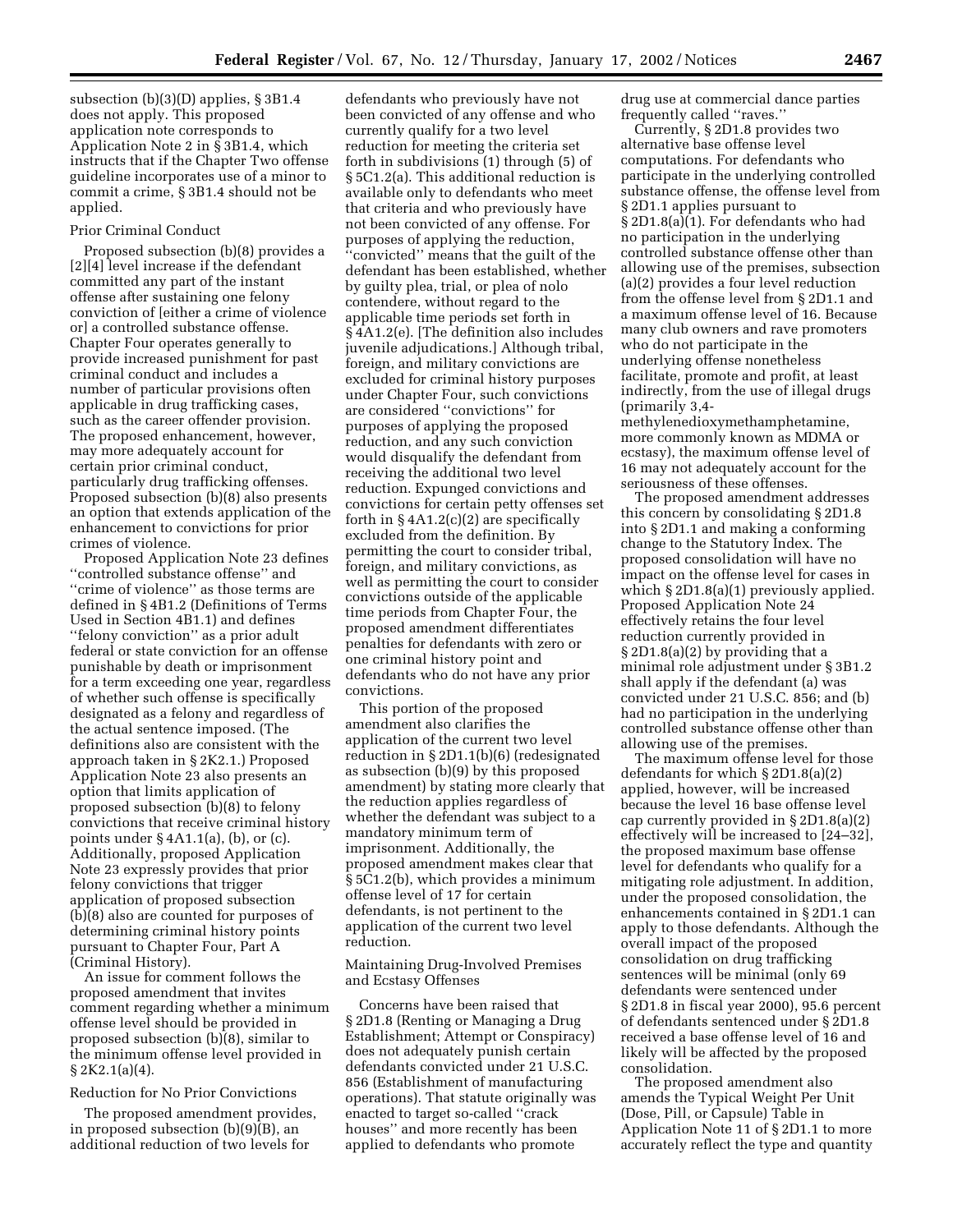of ecstasy typically trafficked and consumed. Specifically, the proposed amendment adds a reference in the Typical Weight Per Unit Table for MDMA and sets the typical weight at 250 milligrams per pill. Ecstasy usually is trafficked and used as MDMA, not MDA, the drug currently listed in the table. In addition, the proposed amendment revises upward the typical weight for MDA from 100 milligrams to 250 milligrams and deletes the asterisk that previously indicated that the weight per unit shown is the weight of the actual controlled substance, and not the weight of the mixture or substance containing the controlled substance. The absence of MDMA from the table and the use of an estimate of the actual weight of the controlled substance (MDA) rather than an estimate of the weight of the mixture or substance containing the controlled substance may create an incentive to improperly apply the MDA estimate in cases in which the drug involved is MDMA, resulting in underpunishment in some cases, and generally resulting in unwarranted disparity.

Simple Possession of Crack Cocaine

Defendants convicted of possession of five or more grams of a mixture or substance containing cocaine base receive a mandatory minimum sentence of five years under 21 U.S.C. 844(a). The mandatory minimum for simple possession is unique to crack cocaine. The guidelines incorporate the mandatory minimum in § 2D2.1 (Unlawful Possession; Attempt or Conspiracy) by providing a cross reference at subsection (b)(1) to § 2D1.1 if the defendant is convicted of possession of more than five grams of crack. The proposed amendment deletes the cross reference to the drug trafficking guideline, but retains the heightened base offense level of 8.

The cross reference to the drug trafficking guideline is deleted to more adequately differentiate between the seriousness of an offense involving the distribution of crack cocaine and an offense merely involving simple possession of crack cocaine, with no intent to distribute. The impact of the proposed deletion of the cross reference will have minimal impact on drug penalties overall because a total of only 67 defendants have been cross referenced from § 2D2.1 to § 2D1.1 in the past three fiscal years.

# Proposed Amendment

Section 2D1.1 is amended in the title by inserting ''Drug Offenses Occurring Near Protected Locations or Involving Underage or Pregnant Individuals;

Renting or Managing a Drug Establishment;" after "Offenses);"

Subsection 2D1.1(a)(3) is amended by striking ''below'' and inserting '', except that if the defendant qualifies for an adjustment under § 3B1.2 (Mitigating Role), the base offense level under this subsection shall not exceed level [24– 32]''.

Subsection 2D1.1(b)(1) is amended to read as follows:

''(1) (Apply the greatest):

(A) If the defendant discharged a firearm, increase by [6] levels.

(B) If the defendant (i) brandished or otherwise used a dangerous weapon (including a firearm); or (ii) possessed a firearm described in 18 U.S.C. 921(a)(30) or 26 U.S.C. § 5845(a), increase by [4] levels.

(C) If (i) a dangerous weapon (including a firearm) was possessed, increase by [2] levels; or (ii) eight or more firearms were possessed, increase by [4] levels.''.

Subsection 2D1.1(b)(5) is amended by striking ''greater'' and inserting ''greatest''.

Subsection 2D1.1(b) is amended by redesignating subdivision (6) as subdivision  $(9)$ ; by redesignating subdivisions (2) through (5) as subdivisions (4) through (7), respectively; by inserting the following after subsection (b)(1):

''(2) If the offense involved [death or] bodily injury other than [death or] bodily injury that resulted from the use of the controlled substance, increase the offense level according to the seriousness of the injury:

| Degree of injury                                       | Increase in level                  |
|--------------------------------------------------------|------------------------------------|
| (A) Bodily Injury<br>(B) Serious Bodily In-<br>jury.   | add [2] levels.<br>add [4] levels. |
| (C) Permanent or<br>Life-Threatening<br>Bodily Injury. | add [6] levels.                    |
| [(D) Death                                             | add [8] levels.].                  |

[The cumulative adjustments from subsections  $(b)(1)$  and  $(b)(2)$  shall not exceed [10][12] levels.]

(3) If the defendant (A) was convicted of an offense under 21 U.S.C. 849, [859,] 860 [, or 861]; (B) distributed a controlled substance to a pregnant individual [knowing, or having a reasonable cause to believe, that the individual was pregnant at that time]; (C) distributed a controlled substance to a minor individual [knowing, or having a reasonable cause to believe, that the individual was a minor at that time]; or (D) used a minor individual to commit the offense or to assist in avoiding detection or apprehension for the offense, increase by [2] levels. If

subdivision (C) or (D) applies and the offense level is less than [26], increase to level [26].'';

and by inserting after redesignated subdivision (7) (formerly subdivision (5)) the following:

''(8) If the defendant committed any part of the instant offense after sustaining one felony conviction of [either a crime of violence or] a controlled substance offense, increase by [2][4] levels.''.

Subsection 2D1.1(b)(9) (formally subdivision (6)) is amended by inserting ''(A)'' before ''If the'' and by adding at the end the following:

''(B) If (i) subsection (A) applies; and (ii) the defendant previously has not been convicted of any offense, decrease by 2 levels.''.

The Commentary to § 2D1.1 captioned ''Statutory Provisions'' is amended by inserting ''849, 856, 859, 860, 861,'' before ''960(a)''.

The Commentary to § 2D1.1 captioned ''Application Notes'' is amended by striking Note 3 in its entirety and inserting the following:

''3. Application of Subsection (b)(1).— (A) Definitions.—For purposes of this subsection:

'Brandished', 'dangerous weapon', 'firearm', and 'otherwise used' have the meaning given those terms in Application Note 1 of the Commentary to § 1B1.1 (Application Instructions).

'A firearm described in 18 U.S.C. 921(a)(30)' does not include a weapon described in 18 U.S.C. 922(v)(3).

(B) Possession of Dangerous Weapon or Firearm.—Subsections (b)(1)(B)(ii) and (b)(1)(C) apply if a dangerous weapon or firearm was present, unless it is clearly improbable that the dangerous weapon or firearm was connected with the offense. For example, the enhancement would not apply if the defendant, arrested at his residence, had an unloaded hunting rifle in the closet.

[(C) Upward Departure Based on Number of Firearms.—If the number of firearms involved in the offense substantially exceeded eight firearms, an upward departure may be warranted.]''.

The Commentary to § 2D1.1 captioned ''Application Notes'' is amended in the second paragraph of Note 8 by striking "(b)(2)(B)" and inserting "(b)(4)(B)".

The Commentary to § 2D1.1 captioned ''Application Notes'' is amended in Note 11 in the table captioned ''Typical Weight Per Unit (Dose, Pill, or Capsule) Table'' in the line referenced to ''MDA'' by striking the asterisk after ''MDA''; and by striking ''100 mg'' and inserting ''250 mg''.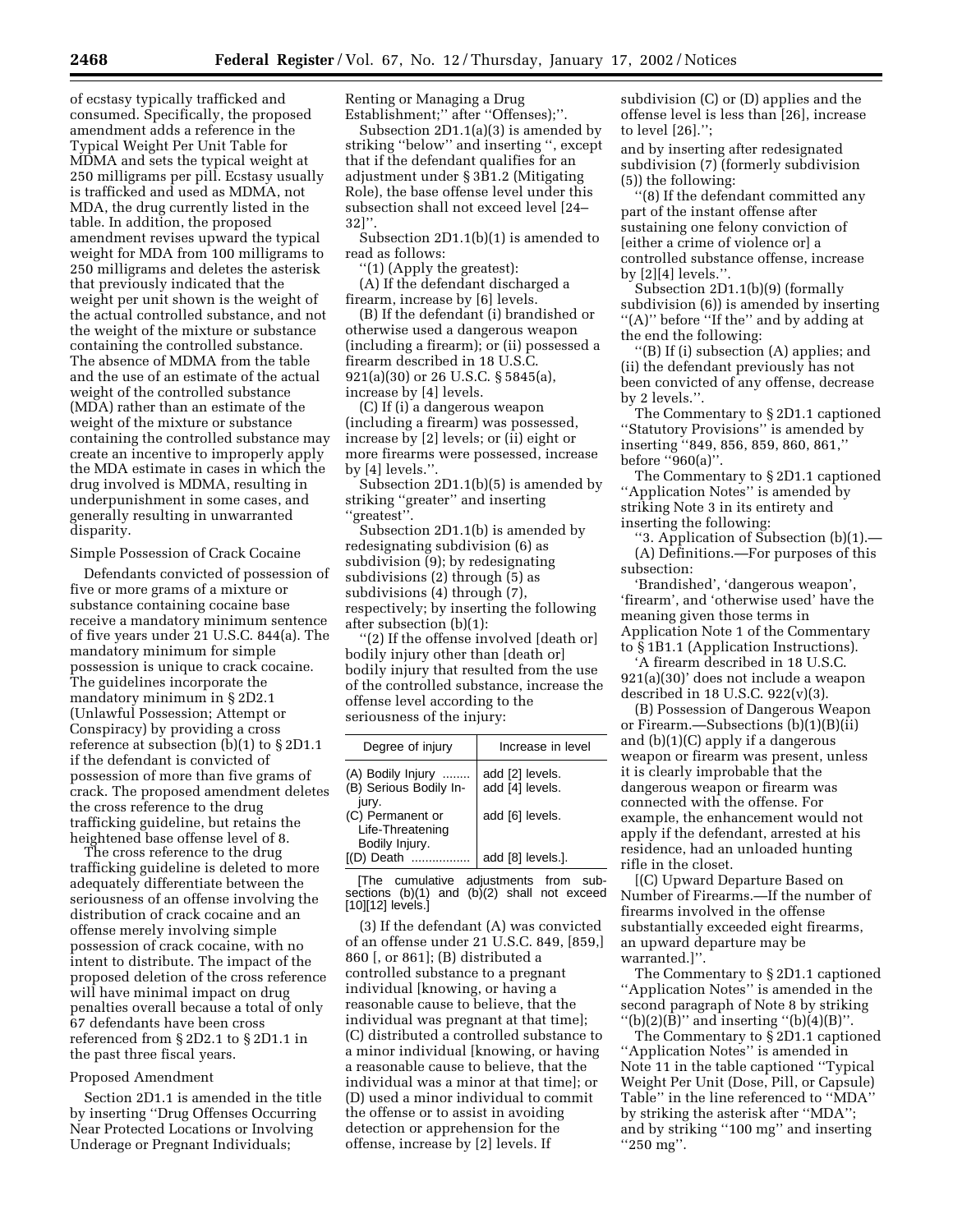The Commentary to § 2D1.1 captioned ''Application Notes'' is amended in Note 11 in the table captioned ''Typical Weight Per Unit (Dose, Pill, or Capsule) Table'' by inserting after the line referenced to ''MDA'' the following:

''MDMA 250 mg''.

The Commentary to § 2D1.1 captioned ''Application Notes'' is amended in Note 19 by striking ''(b)(5)(A)'' both places it appears and inserting  $'(b)(7)(A)$ ".

The Commentary to § 2D1.1 captioned ''Application Notes'' is amended in Note 20 by striking "(b)(5)(B)" and inserting ''(b)(7)(B)''; and by striking ''subsection (b)(5)(C)'' and inserting "subsection  $(b)(7)(C)$ "

The Commentary to § 2D1.1 captioned "Application Notes" is amended by adding at the end the following:

''21. Subsection (b)(2) Definitions.''For purposes of subsection (b)(2), ''bodily injury'', ''permanent or life-threatening bodily injury'', and ''serious bodily injury'' have the meaning given those terms in Application Note 1 of § 1B1.1 (Application Instructions).

22. Non-applicability of § 3B1.4.—If subsection (b)(3)(D) applies, do not apply § 3B1.4 (Using a Minor to Commit a Crime).

23. Application of Subsection (b)(8).— (A) Definitions.—For purposes of this subsection:

'Controlled substance offense' has the meaning given that term in § 4B1.2(b) and Application Note 1 of the Commentary to § 4B1.2 (Definitions of Terms Used in Section 4B1.1).

['Crime of violence' has the meaning given that term in § 4B1.2(a) and Application Note 1 of the Commentary to § 4B1.2.]

'Felony conviction' means a prior adult federal or state conviction for an offense punishable by death or imprisonment for a term exceeding one year, regardless of whether such offense is specifically designated as a felony and regardless of the actual sentence imposed. A conviction for an offense committed at age eighteen years or older is an adult conviction. A conviction for an offense committed prior to age eighteen years is an adult conviction if it is classified as an adult conviction under the laws of the jurisdiction in which the defendant was convicted (e.g., a federal conviction for an offense committed prior to the defendant's eighteenth birthday is an adult conviction if the defendant was expressly proceeded against as an adult).

(B) [Qualifying Prior Felony Conviction and] Computation of Criminal History Points.—[For purposes of applying subsection (b)(8), use only a prior felony conviction that receives criminal history points under § 4A1.1(a), (b), or (c).] A prior felony conviction that results in application of subsection (b)(8) also is counted for purposes of determining criminal history points under Chapter 4, Part A (Criminal History).

24. Application of § 3B1.2 for Defendant Convicted Under 21 U.S.C. 856.—If the defendant (A) was convicted under 21 U.S.C. 856; and (B) had no participation in the underlying controlled substance offense other than allowing use of the premises, an adjustment under § 3B1.2(a) for minimal role in the offense shall apply.

25. Application of Subsection (b)(9).— (A) In General.—Subsection (b)(9)(A) applies regardless of whether the defendant was convicted of an offense that subjects the defendant to a mandatory minimum term of imprisonment. Section § 5C1.2(b), which provides a minimum offense level of level 17, is not pertinent to the application of subsection (b)(9)(A).

(B) Subsection (b)(9)(B).—For purposes of this subdivision, 'convicted'—

(i) means that the guilt of the defendant has been established, whether by guilty plea, trial, or plea of nolo contendere, without regard to the applicable time periods set forth in § 4A1.2(e);

[(ii)includes a juvenile adjudication other than an adjudication for a juvenile status offense or truancy;] and

(iii)does not include an expunged conviction or a conviction for any offense set forth in  $\S 4A1.2(c)(2)$ .".

The Commentary to § 2D1.1 captioned ''Background'' is amended in the fifth paragraph by striking ''Specific Offense Characteristic (b)(2)'' and inserting ''Subsection (b)(4)''.

The Commentary to § 2D1.1 captioned ''Background'' is amended in the ninth paragraph by striking  $''(b)(5)(A)''$  and inserting  $"({\rm b})(7)({\rm A})"$ .

The Commentary captioned ''Background'' is amended in the tenth paragraph by striking ''(b)(5)(B)'' and inserting  $'(b)(7)(B)$ ".

The Commentary to § 2D1.1 captioned ''Background'' is amended by inserting after the fourth paragraph the following:

''The minimum offense level applicable to subsection (b)(3)(C) and (D) implements the direction to the Commission in Section 6454 of the Anti-Drug Abuse Act of 1988.''.

Chapter Two, Part D, is amended by striking § 2D1.2 and its accompanying commentary in its entirety.

Chapter Two, Part D, is amended by striking § 2D1.8 and its accompanying commentary in its entirety.

Section 2D2.1 is amended by striking subsection (b)(1) in its entirety and by redesignating subsection (b)(2) as subsection (b)(1).

The Commentary to § 2D2.1 captioned ''Background'' is amended by striking the second paragraph in its entirety.

Appendix A (Statutory Index) is amended by striking the following:

''21 U.S.C. 845 2D1.2

21 U.S.C. 845a 2D1.2

21 U.S.C. 845b 2D1.2''.

Appendix A (Statutory Index) is amended in the line referenced to ''21 U.S.C. 846'' by striking ''2D1.2,''; and by striking ''2D1.8,''.

Appendix A (Statutory Index) is amended in the line referenced to ''21 U.S.C. 849'' by striking ''2D1.2'' and inserting ''2D1.1''.

Appendix A (Statutory Index) is amended in the line referenced to ''21 U.S.C. 856'' by striking ''2D1.8''; and inserting ''2D1.1''.

Appendix A (Statutory Index) is amended in the line referenced to ''21 U.S.C. 859'' by striking ''2D1.2'' and inserting "2D1.1".

Appendix A (Statutory Index) is amended in the line referenced to ''21 U.S.C. 860'' by striking ''2D1.2'' and inserting ''2D1.1''.

Appendix A (Statutory Index) is amended in the line referenced to ''21 U.S.C. 861'' by striking ''2D1.2'' and inserting "2D1.1".

Appendix A (Statutory Index) is amended in the line referenced to ''21 U.S.C. 963'' by striking ''2D1.2,''; and by striking ''2D1.8,''.

# *Issues for Comment*

(1) The Commission requests comment concerning the sentencing of defendants convicted of cocaine base (''crack cocaine'') offenses under the sentencing guidelines. Currently, five grams of crack cocaine triggers a five year mandatory minimum sentence and is assigned a base offense level of 26 under the guidelines, and 50 grams of crack cocaine triggers a ten year mandatory minimum sentence and is assigned a base offense level of 32. This penalty structure has raised several concerns. First, concern has been expressed that the penalty structure does not adequately differentiate between crack cocaine offenders who engage in aggravating conduct and those crack cocaine offenders who do not. This lack of differentiation is caused by the fact that, for crack cocaine offenses, the Drug Quantity Table accounts for aggravating conduct that is sometimes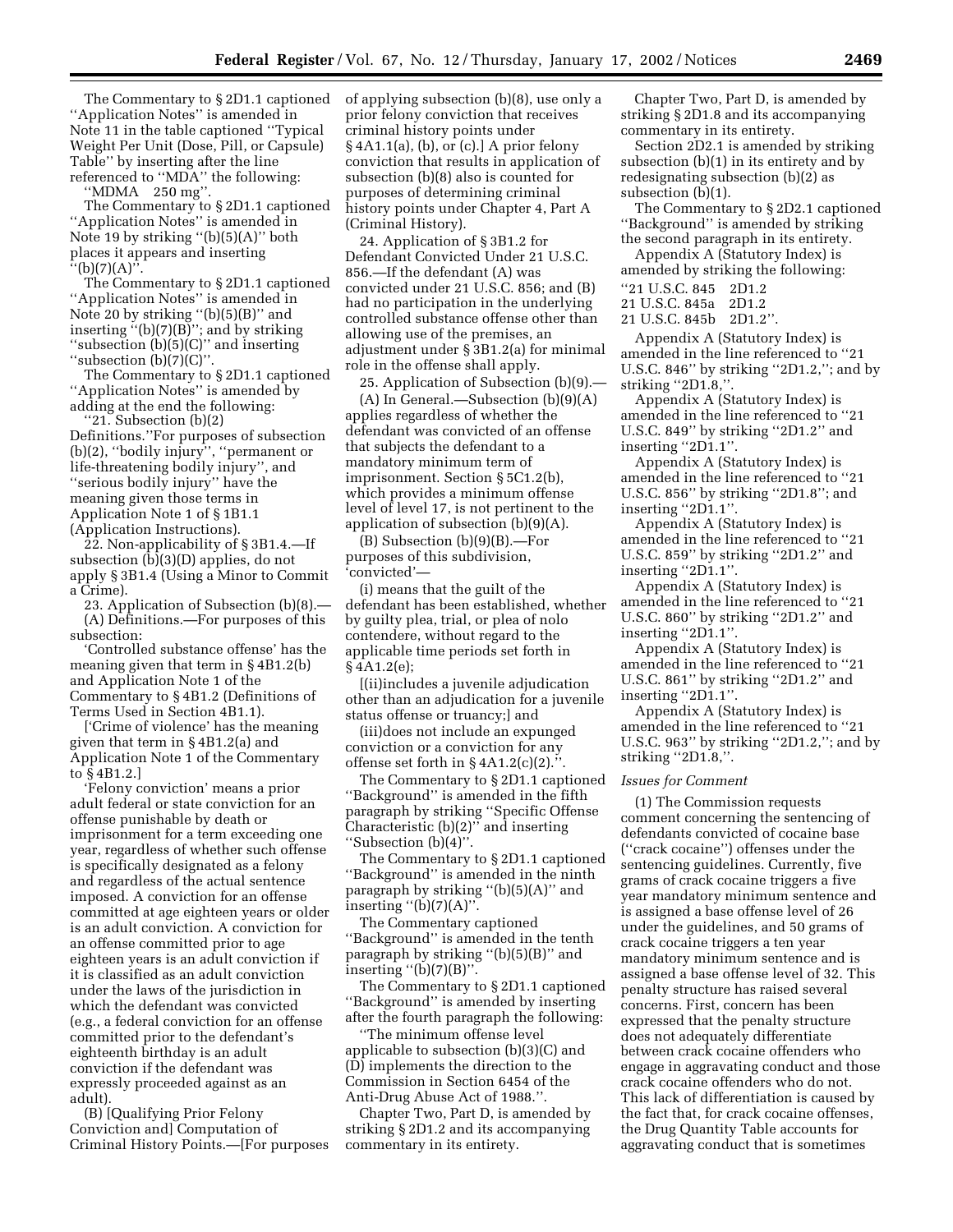associated with crack cocaine (e.g., violence). Building these aggravating factors into the Drug Quantity Table essentially penalizes all crack cocaine offenders to some degree for aggravating conduct, even though a minority of crack cocaine offenses may involve such aggravating conduct. As a result, the penalty structure does not provide adequate differentiation in penalties among crack cocaine offenders and often results in penalties too severe for those offenders who do not engage in aggravating conduct. It has been suggested by some that proportionality could be better served (i) by providing sentencing enhancements that target offenders who engage in aggravating conduct such as violence or distribution in protected locations or to minors or pregnant individuals; and (ii) by reducing the penalties based solely on the quantity of crack cocaine to the extent that the Drug Quantity Table takes into account aggravating conduct. Such an approach may better provide proportionate sentencing because it will enable the court to punish more severely the defendant who actually engages in aggravating conduct.

Second, concerns have been expressed that the current penalty structure for crack cocaine offenses overstates the drug trafficking function of crack cocaine offenders. In general, the statutory penalty structure for most, but not all, drug offenses was designed to provide a five year sentence for a serious drug trafficker (often a manager and supervisor of retail level trafficking) and a ten year sentence for a major drug trafficker (often the head of the organization that is responsible for creating and delivering very large quantities). The guidelines have incorporated this structure in § 2D1.1 by linking the Drug Quantity Table to statutory mandatory minimums. The drug quantities that trigger the five year and ten year penalties for crack cocaine offenses, however, are thought by many to be too small to be associated with a serious or major trafficker, respectively. As a result, many low level retail crack traffickers are subject to penalties that may be more appropriate for higher level traffickers.

Third, concerns have been expressed that these problems may result in an unwarranted disparate impact on minority populations, particularly African-Americans, as they comprise the majority of offenders sentenced for crack cocaine offenses.

The Commission requests comment regarding whether the current penalty structure for crack cocaine offenses is appropriate, or whether some other penalty structure is more appropriate for

guideline purposes. In deciding how these various concerns might be addressed, the Commission is reviewing Pub. L. 104–38, the legislation enacted in 1995 disapproving the prior Commission's submitted amendment, which among other things equalized the penalties based on drug quantity for crack cocaine and powder cocaine. Any proposed change might contain enhancements that address a number of the considerations contained in that legislation, especially violence associated with drug trafficking. Other considerations set forth in Pub. L. 104– 38 already may be adequately accounted for in the guidelines (e.g., obstruction of justice).

The Commission also requests comment regarding the 100:1 drug quantity ratio for crack cocaine and powder cocaine offenses. Under the current penalty structure of the sentencing guidelines and 21 U.S.C. 841, 100 times as much powder cocaine as crack cocaine is required to trigger the same five and ten year penalties based on drug quantity. The Commission requests comment regarding whether the 100:1 drug quantity ratio is appropriate, or whether some alternative ratio is more appropriate for guideline purposes. If so, how should the alternative ratio be achieved (i.e., by decreasing the penalties for crack cocaine, increasing the penalties for powder cocaine, or a combination of both) and why? How would any such change to the penalty structure for crack cocaine effect crime rates and deterrence? How would such change impact minority populations? Additionally, the Commission requests comment regarding whether the penalties for crack cocaine offenses should be more severe, less severe, or equal to the penalties for heroin or methamphetamine offenses. In particular, how do the addictiveness of crack cocaine, short term and long term physiological and psychological effects on the user, the violence associated with its use or distribution, its distribution trafficking pattern, and any secondary health consequences of its use (e.g., its effect on an infant who has been exposed prenatally to crack cocaine) compare to those associated with heroin or methamphetamine?

(2) The proposed amendment provides enhancements that address harms caused by violence often associated with drug trafficking offenses. Specifically, the proposed weapon enhancement in subsection (b)(1) provides graduated penalties for weapon involvement, depending on the use, type, and number of weapons involved. Similarly, the proposed bodily injury enhancement in subsection (b)(2) provides graduated penalties depending on the degree of injury involved in the offense. The Commission requests comment regarding whether either or both of these two enhancements also should provide minimum offense levels. If so, what is the appropriate minimum offense level for the conduct described in each subdivision? For example, should the Commission provide a minimum offense level of 27 in the case of a defendant who discharges a firearm (subdivision  $(b)(1)(A)$ ), on the basis that the discharge of a firearm creates a risk of harm similar to that which is accounted for by the minimum offense level currently provided in subsection (b)(5)? Should the Commission provide a minimum offense level of 27 for offenses involving permanent or life threatening injury for similar reasons?

The Commission also requests comment regarding whether, in addition to the proposed enhancements pertaining to violence, it also should provide an enhancement that would apply if the offense involved an express or implied threat of death or bodily injury. (Note that 18 U.S.C. 3553 and § 5C1.2 (Limitation on Applicability of Statutory Mandatory Minimum Sentences in Certain Cases) preclude a ''safety valve'' reduction for any defendant who uses violence or credible threats of violence in connection with the offense.) If so, what would be an appropriate increase and should the enhancement be applied cumulatively to the proposed enhancements in subsections (b)(1) and (b)(2)?

(3) The proposed amendment consolidates §§ 2D1.2 (Drug Offense Occurring Near Protected Locations or Involving Underage or Pregnant Individuals; Attempt or Conspiracy) and 2D1.1 and also provides a new enhancement in § 2D1.1(b)(3) to cover the conduct previously covered by § 2D1.2. That enhancement provides a minimum offense level of 26 for offenses in which the defendant distributed a controlled substance to a minor or used a minor to commit the offense or to assist in avoiding detection or apprehension for the offense. This minimum offense level complies with the directive to the Commission in section 6454 of the Anti-Drug Abuse Act of 1988 and maintains the penalties that currently exist for such offenses under § 2D1.2. The Commission requests comment regarding whether it should extend this minimum offense level to the other conduct contained in proposed § 2D1.1(b)(3).

(4) Subsection (b)(8) of the proposed amendment provides a [two][four] level enhancement if the defendant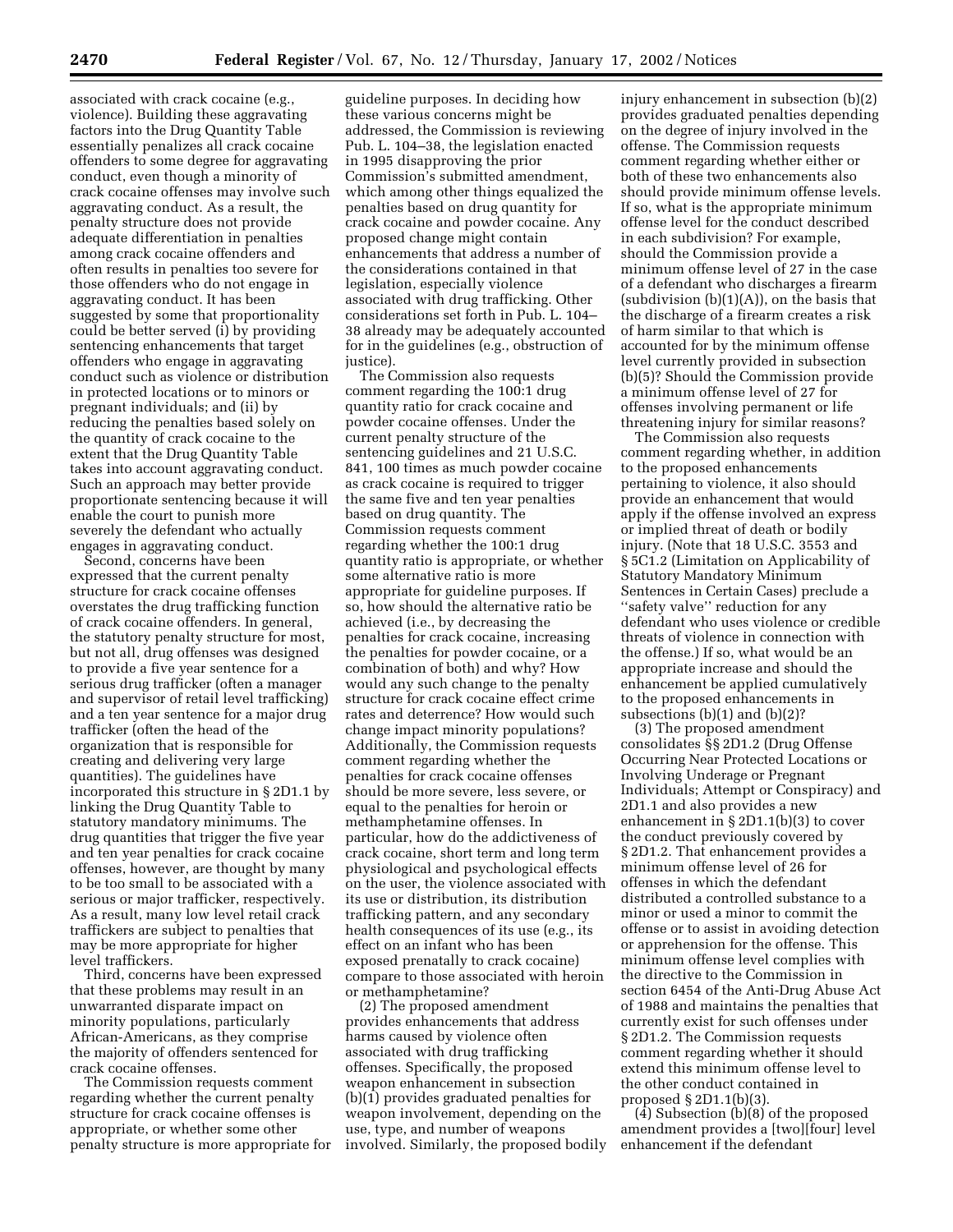committed any part of the instant offense after sustaining one felony conviction for either a crime of violence or a controlled substance offense. The Commission requests comment regarding whether proposed subsection (b)(8) also should provide a minimum offense level. If so, what offense level would be appropriate?

(5) Subsection (a)(3) of the proposed amendment provides a maximum base offense level of [24–32] for a defendant who qualifies for an adjustment under § 3B1.2 (Mitigating Role). The Commission requests comment regarding whether application of this maximum base offense level should be limited to only defendants who receive an adjustment for minimal role in the offense (as opposed to an adjustment for either minimal role or minor role in the offense). Additionally, should application of the maximum base offense level be predicated on the absence of certain aggravating factors, such as bodily injury or dangerous weapon possession? Should any other limitation apply?

(6) The Commission recently amended § 3B1.2 (Mitigating Role) to resolve a circuit conflict regarding whether a defendant who is accountable under § 1B1.3 (Relevant Conduct) only for conduct in which the defendant was personally involved, and who performs a limited function in concerted criminal activity, is precluded from consideration of a mitigating role adjustment under § 3B1.2. See USSG Appendix C (Amendment 635, effective November 1, 2001). Under the approach adopted by the Commission, even in a case in which a defendant is liable under § 1B1.3 only for conduct in which the defendant was personally involved (e.g., drug quantities personally handled by the defendant), the court can apply the traditional § 3B1.2 analysis to determine whether the defendant should receive a reduction for mitigating role.

The amendment, however, did not address three additional circuit conflicts pertaining to mitigating role:

(A) Whether, in determining if the defendant is substantially less culpable than the ''average participant'', the court should assess the defendant's conduct in relation not only to the conduct of coconspirators, but also to the conduct of a hypothetical defendant who performs similar functions in similar offenses involving multiple participants. *Compare United States* v. *Ajmal*, 67 F.3d 12, 18 (2d Cir. 1995) (holding that defendant only played a minor role in the offense if he was less culpable than his co-conspirators as well as the average participant in such a crime);

*United States* v. *Thomas*, 932 F.2d 1085, 1092 (5th Cir. 1991) (holding that defendant was not entitled to minor role adjustment because his role ''as greater than the minimal participation exercised by the defendant to whom we have previously allowed a downward adjustment''); *United States* v. *Caruth*, 930 F.2d 811, 815 (10th Cir. 1991) (''The Guidelines permit courts not only to compare a defendant's conduct with that of others in the same enterprise, but also with the conduct of an average participant in that type of crime.''); *United States* v. *Daughtrey*, 874 F.2d 213, 216 (4th Cir. 1989) (holding that the court should measure both the relative culpability of each participant in relation to the relevant conduct and the defendant's acts and relative culpability against an objective standard): *United States* v. *Rotolo*, 950 F.2d 70, 71 (1st Cir. 1991) (distinguishing between aggravating and mitigating roles and suggesting that ''substantially less culpable than the average participant'' means an objective comparison between the defendant and average person engaged in such conduct); *United States* v. *Owusu*, 199 F.3d 329, 337 (6th Cir. 2000) (to qualify for a minor role reduction, ''a defendant must be less culpable than most other participants and substantially less culpable than the average participant''); *United States* v. *Westerman*, 973 F.2d 1422 (8th Cir. 1992) (whether role in the offense adjustments are warranted is to be determined not only by comparing the acts of each participant in relation to the relevant conduct for which the participant is held accountable, § 1B1.3, but also by measuring each participant's individual acts and relative culpability against the elements of the offense of conviction) *with United States* v. *Rojas-Millan*, 234 F.3d 464, 473 (9th Cir. 2000) (rejected the consideration of comparisons against the hypothetical ''average participant'' in the type of crime involved); *United States* v. *Scroggins*, 939 F.2d 416 (7th Cir. 1991) (ruled that a mitigating role assessment must include a comparison of the acts of each participant in relation to the relevant conduct for which the participant is held accountable under § 1B1.3); *United States* v. *Valencia*, 907 F.2d 671 (7th Cir. 1990) (the § 3B1.2 adjustment requires us to focus on the defendant's ''role in the offense,'' rather than unspecified criminal conduct that is not part of the offense).

(B) Whether, in determining if a mitigating role adjustment is warranted, the court may consider only the relevant conduct for which the defendant is held accountable at sentencing, or whether it

may also consider ''expanded'' relevant conduct (additional conduct that would appear to be properly includable under § 1B1.3 but was not considered in determining the defendant's offense level). *Compare United States* v. *James*, 157 F.3d 1218, 1220 (10th Cir. 1998) (holding that defendant's role in the offense is determined on the basis of the relevant conduct attributed to him in calculating his base offense level); *United States* v. *Burnett*, 66 F.3d 137, 140 (7th Cir. 1995) (same); *United States* v. *Atanda*, 60 F.3d 196, 199 (5th Cir. 1995) (per curiam) (same); *United States* v. *Lampkins*, 47 F.3d 175, 180 (7th Cir. 1995) (same); *United States* v. *Gomez*, 31 F.3d 28, 31 (2d Cir. 1994) (per curiam) (same); *United States* v. *Lucht*, 18 F.3d 541, 555–56 (8th Cir. 1994) (same); *United States* v. *Olibrices*, 979 F.2d 1557, 1560 (D.C. Cir. 1992) (''To take the larger conspiracy into account only for purposes of making a downward adjustment in the base level would produce the absurd result that a defendant involved both as a minor participant in a larger distribution scheme for which she was not convicted, and as a major participant in a smaller scheme for which she was convicted, would receive a shorter sentence than a defendant involved solely in the smaller scheme.'') with *United States* v. *Assisi-Zapata*, 148 F.3d 236, 240–41 (3d Cir. 1998) (relying on this Court's panel opinion in *De Varan* and holding that a court must examine all relevant conduct even if defendant is sentenced only for own acts); *United States* v. *Rails*, 106 F.3d 1416, 1419 (9th Cir.) (recognizing that ''[the defendant's role in relevant conduct may provide a basis for an adjustment even if that conduct is not used to calculate the defendant's base offense level'' but holding that defendant was ''not entitled to a reduction in his sentence simply because he was tied to a larger drug trafficking scheme''), *cert. denied*, 520 U.S. 1282 (1997); *United States* v. *Demers*, 13 F.3d 1381, 1383 (9th Cir. 1994) (declining ''to restrict the scope of relevant conduct on which a downward adjustment may be based to the relevant conduct that is included in the defendant's base offense level.'').

(C) Whether the court may depart downward from the applicable guideline offense level for defendants who, but for the law enforcement status of other participants, would have received a mitigating role adjustment under § 3B1.2. *Compare United States* v. *Speenburgh*, 990 F.2d 72, 75 (2d Cir. 1993) (if a district court would have decreased the defendant's offense level under section 3B1.2 had the other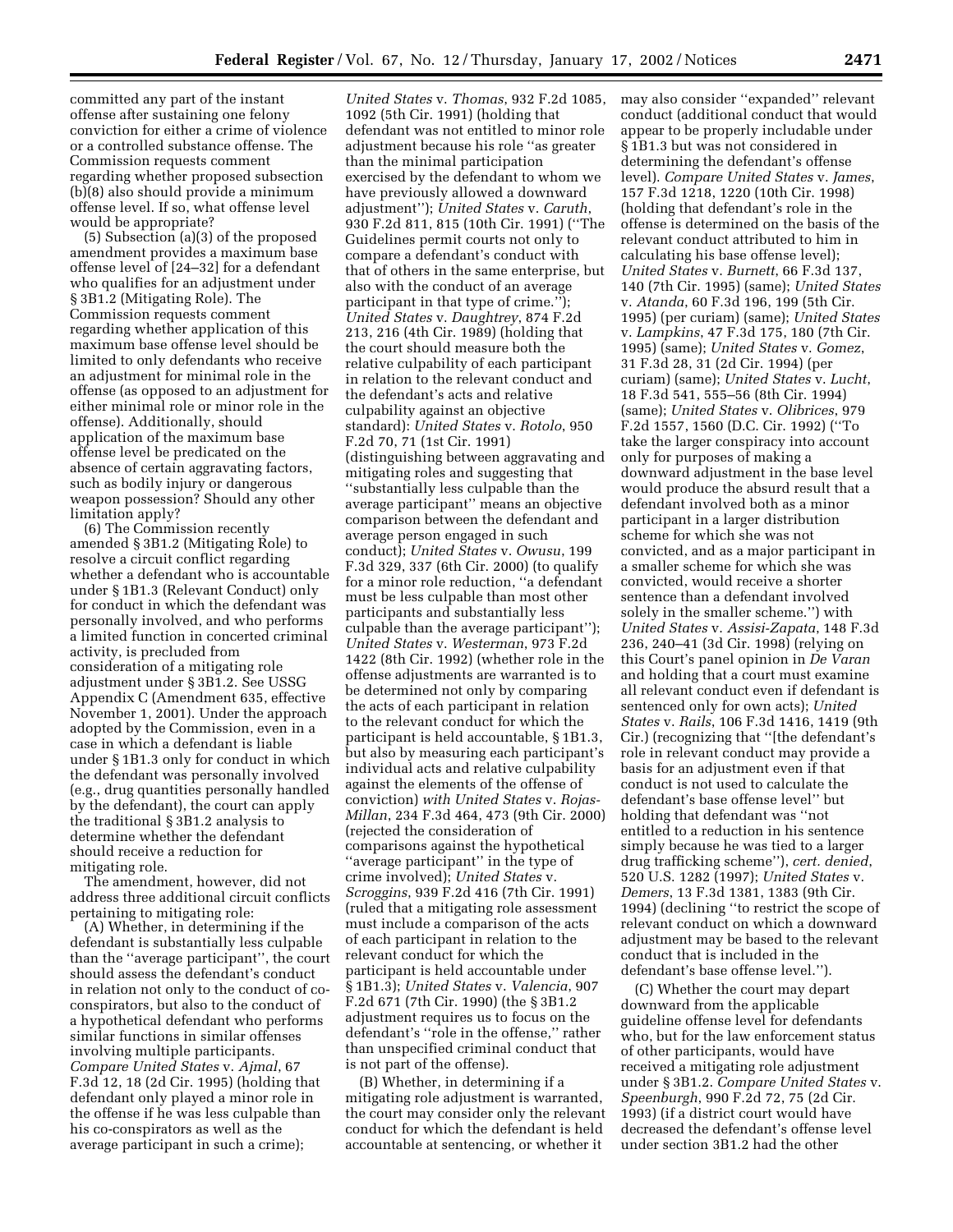person involved in the offense been criminally responsible, it should likewise have the discretion to depart downward between two and four levels, based on the defendant's culpability relative to that of the Government agent); *United States* v. *Bierley*, 922 F.2d 1061 (3d Cir. 1990) (''when an adjustment for Role in the Offense is not available by strict application of the Guideline language, the court has power to use analogic reasoning to depart from the guidelines when the basis for departure is conduct similar to that encompassed in the Role in the Offense Guideline.''); *United States* v. *Valdez-Gonzalez*, 957 F.2d 643, 648 (9th Cir. 1992), (''[I]n view of the limited application of § 3B1.2 minimal participant adjustment, the Sentencing Commission had failed to consider adequately the role of the defendants in conduct surrounding the offense of conviction'') *with United States* v. *Costales*, 5 F.3d 480 (11th Cir. 1993) (held that a defendant was not entitled to an adjustment or ''analogous'' downward departure from the applicable guideline range where the defendant was the only ''criminally responsible'' participant in a crime).

The proposed amendment's inclusion of a maximum base offense level in § 2D1.1 for a defendant who qualifies for an adjustment under § 3B1.2 raises the issue of whether the Commission also should address some or all of these remaining circuit conflicts. The Commission therefore requests comment regarding whether, in conjunction with the proposed maximum base offense level for mitigating role defendants, it should resolve any of these circuit conflicts and, if so, how should the Commission resolve them. If the Commission does address these issues of circuit conflict, should the Commission also amend § 3B1.2 to provide guidance on whether particular drug offenders who perform certain drug trafficking functions (e.g., courier or mule) should or should not receive a mitigating role adjustment?

# **3. Alternatives to Imprisonment**

*Synopsis of Amendment:* This amendment provides three options to increase sentencing alternatives in Zone C of the Sentencing Table (Chapter Five, Part A).

Currently, under §§ 5B1.1 and 5C1.1, the court has three options when sentencing a defendant whose offense level is in Zone B. The court may impose (A) a sentence of imprisonment; (B) a sentence of probation with a condition of confinement sufficient to satisfy the minimum of the applicable guideline range; or (C) a ''split-

sentence'' in which the defendant must serve at least one month of imprisonment followed by a term of supervised release with a condition of confinement sufficient to satisfy the remainder of the minimum of the applicable guideline range.

When the defendant's offense level is in Zone C, the court may impose either (A) a sentence of imprisonment; or (B) a ''split-sentence'' in which the defendant must serve at least one-half of the minimum of the applicable guideline range followed by a term of supervised release with a condition of confinement sufficient to satisfy the remainder of the minimum of the applicable guideline range.

Option One amends the Sentencing Table by combining Zones B and C, thereby providing offenders at offense levels 11 and 12 with the sentencing options currently available in Zone B: (A) a probation sentence with a condition of confinement sufficient to satisfy the minimum of the applicable guideline range; and (B) one month imprisonment followed by a term of supervised release with a condition of confinement sufficient to satisfy the remainder of the minimum of the applicable guideline range (a ''splitsentence''). This option reduces the amount of imprisonment required for the ''split-sentence'' from four or five (at offense levels 11 and 12, respectively) months to one month.

Option Two also increases sentencing alternatives in Zone C of the Sentencing Table by combining Zones B and C, thereby providing offenders at offense levels 11 and 12 with additional sentencing options similar to Option One. This option differs from Option One in that it limits the use of home detention for defendants in which the minimum of the guideline range is at least eight months (i.e., current Zone C). In such cases, the defendant must satisfy the minimum of the applicable guideline range by some form of confinement, but, unlike Option I, the defendant must serve at least half of that minimum in a form of confinement other than home detention. This ensures that these more serious offenders will serve at least eight or ten (at offense levels 11 and 12, respectively) months in some form of confinement, of which at least four or five (at offense levels 11 and 12, respectively) months shall be served in some form of confinement other than home detention.

Option Three also increases sentencing alternatives in Zone C of the Sentencing Table. However, it differs from Option One and Option Two in that it limits the expansion of the sentencing options available in Zone B

to offenders in criminal history Category I of Zone C of the Sentencing Table. This option provides these less serious offenders with the same sentencing options available to offenders in Zone B. Under this option, offenders in Categories II through VI will not benefit from additional sentencing alternatives.

#### *Proposed Amendment*

#### Option 1

The Sentencing Table in Chapter Five, Part A, is amended by striking the lines between Zones B and C; by redesignating Zones B and C as Zone B; and by redesignating Zone D as Zone C.

The Commentary to § 5B1.1 is amended in subdivision (a) of Note 1 by striking ''(i.e., the minimum term of imprisonment specified in the applicable guideline range is zero months)''.

The Commentary to § 5B1.1 is amended in subdivision (b) of Note 1 by striking ''(i.e., the minimum term of imprisonment specified in the applicable guideline range is at least one but not more than six months)''; and by striking ''where'' and inserting ''in a case in which''.

The Commentary to § 5B1.1 is amended in Note 1 by redesignating subdivisions (a) and (b) as subdivisions (A) and (B), respectively.

The Commentary to § 5B1.1 is amended in Note 2 by striking ''Where'' and inserting ''In a case in which''; by striking "or  $\check{D}$ "; and by striking "(i.e., the minimum term of imprisonment specified in the applicable guideline range is eight months or more)''.

Section 5C1.1(c)(1) is amended by striking "or".

Section 5C1.1(f) is amended by striking ''Zone D'' and inserting ''Zone  $C$ ".

Section 5C1.1 is amended by striking subsection (d) in its entirety; and by redesignating subsections (e) and (f) as subsections (d) and (e), respectively.

The Commentary to § 5C1.1 captioned ''Application Notes'' is amended in the first paragraph of Note 2 by striking ''(i.e., the minimum term of imprisonment specified in the applicable guideline range is zero months)''; and by striking ''Where'' and inserting ''In a case in which''.

The Commentary to § 5C1.1 captioned ''Application Notes'' is amended in Note 3 by striking ''where'' each place it appears and inserting ''in a case in which''; in the first paragraph by striking ''(i.e., the minimum term of imprisonment specified in the applicable guideline range is at least one but not more than six months)''; in paragraph (C) by striking ''must'' and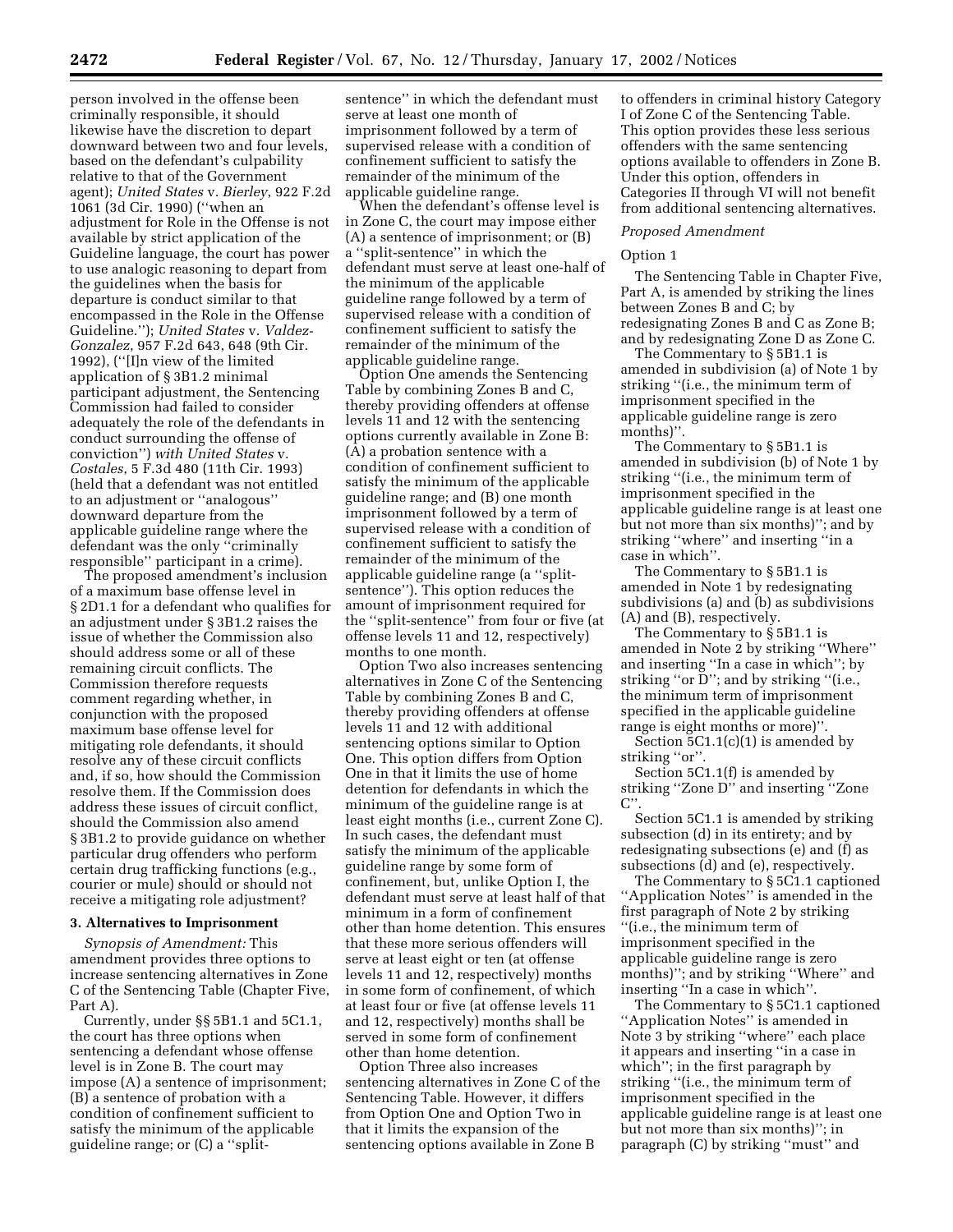inserting ''shall''; and in the last paragraph by inserting ''of '' after ''two months''.

The Commentary to § 5C1.1 captioned ''Application Notes'' is amended by striking Note 4 in its entirety; and by redesignating Notes 5 through 8 as Notes 4 through 7, respectively.

The Commentary to § 5C1.1 captioned ''Application Notes'' is amended in redesignated Note 4 (formerly Note 5) by striking "(e)" and inserting "(d)".

The Commentary to § 5C1.1 captioned ''Application Notes'' is amended in redesignated Note 6 (formerly Note 7) by striking ''subsections (c) and (d)'' and inserting ''subsection (d)''.

The Commentary to § 5C1.1 captioned ''Application Notes'' is amended in redesignated Note 7 (formerly Note 8) by striking ''(f)'' and inserting ''(e)''; by striking ''where'' and inserting ''in a case in which''; by striking ''Zone D'' and inserting ''Zone C''; by striking ''(i.e., the minimum term of imprisonment specified in the applicable guideline range is twelve months or more)''; and by striking ''subsection (e)'' and inserting ''subsection (d)''.

#### Option Two

The Sentencing Table in Chapter Five, Part A, is amendment by striking the lines between Zones B and C; by redesignating Zones B and C as Zone B; and by redesignating Zone D as Zone C.

The Commentary to § 5B1.1 captioned ''Application Notes'' is amended in subdivision (a) of Note 1 by striking ''Where'' and inserting ''In a case in which''; and by striking ''(i.e., the minimum term of imprisonment specified in the applicable guideline range is zero months)''.

The Commentary to § 5B1.1 captioned ''Application Notes'' is amended in subdivision (b) of Note 1 by striking ''Where'' and inserting ''In a case in which"; and by striking "(i.e., the minimum term of imprisonment specified in the applicable guideline range is at least one but not more than six months)''; by striking ''In such cases'' and inserting ''(i) Except as provided in subdivision (ii)''; by striking ''where'' and inserting ''in a case in which''; and by inserting after ''at least two months.'' the following:

''The court, of course, may impose a sentence at a point within that 2–7 month range that is higher than the minimum sentence. For example, a sentence of probation with a condition requiring six months of community confinement or home detention (under subsection (c)(3)) would be sufficient to satisfy the requirements of this subdivision.

(ii) The court may impose probation in a case in which the minimum term of the applicable guideline range is at least eight months, but only if the court imposes a condition (I) that the defendant shall serve a period of confinement sufficient to satisfy the minimum term of imprisonment specified in the applicable guideline range; except that at least one-half of that minimum term shall be served in a form of confinement other than home detention. For example, in a case in which the offense level is 11 and the criminal history category is I, the guideline range from the Sentencing Table is 8–14 months. In such a case, the court may impose a sentence of probation only if it imposes a condition or conditions requiring at least eight months of confinement, at least four months of which shall be in a form other than home detention (e.g., community confinement or intermittent confinement (or a combination of community confinement and intermittent confinement totaling at least four months)). The court, of course, may impose a sentence at a point within that 8–14 month range that is higher than the minimum sentence. For example, in a case in which the court imposes a sentence of 14 months, the court may impose a sentence of probation with any combination of community confinement, intermittent confinement, or home detention, as long as at least four of those months are served in a form of confinement other than home detention."

The Commentary to § 5B1.1 captioned ''Application Notes'' is amended in Note 1 by redesignating subdivisions (a) and (b) as subdivisions (A) and (B), respectively.

The Commentary to § 5B1.1 captioned ''Application Notes'' is amended in Note 2 by striking ''Where'' and inserting ''In a case in which''; by striking ''or D''; and by striking ''(i.e., the minimum term of imprisonment specified in the applicable guideline range is eight months or more)''.

Section 5C1.1(c)(1) is amended by striking "or".

Section § 5C1.1(c) is amended by striking subsection (2) in its entirety and by inserting the following:

(2) a sentence of imprisonment that includes a term of supervised release with a condition that substitutes community confinement or home detention according to the schedule in subsection (d), except that (A) at least one month shall be satisfied by actual imprisonment; and (B) the remainder of the minimum term specified in the guideline range must be satisfied by community confinement or home

detention, except that if the minimum term of the applicable guideline range is at least eight months, at least one-half of that minimum term shall be served in a form of confinement other than home detention; or''.

Section § 5C1.1(c)(3) is amended by striking ''(e)'' and inserting ''(d) sufficient to satisfy the minimum term of imprisonment specified in the guideline range, except that if the minimum term of the applicable guideline range is at least eight months, at least one-half of that minimum term shall be served in a form of confinement other than home detention.''.

Section § 5C1.1 is amended by striking subsection (d) in its entirety; and by redesignating subsections (e) and (f) and subsections (d) and (e), respectively.

Redesignated section § 5C1.1(e) (formerly  $\S$  5C1.1(f)) is amended by striking ''Zone D'' and inserting ''Zone  $C''$ 

The Commentary to § 5C1.1 captioned ''Application Notes'' is amended in Note 2 by striking ''(i.e., the minimum term of imprisonment specified in the applicable guideline range is zero months)''; and by striking ''Where'' and inserting ''In a case in which''.

The Commentary to § 5C1.1 captioned "Application Notes" is amended by striking Note 3 in its entirety; and by inserting the following:

''3. Subsection (c) provides that in a case in which the applicable guideline range is in Zone B of the Sentencing Table , the court has three options:

(A) It may impose a sentence of imprisonment.

(B) (i) Except as provided in subdivision (ii), the court may impose probation only if it imposes a condition or combination of conditions requiring a period of community confinement, home detention, or intermittent confinement sufficient to satisfy the minimum term of imprisonment specified in the guideline range. For example, in a case in which the offense level is 7 and the criminal history category is II, the guideline range from the Sentencing Table is 2–8 months. In such a case, the court may impose a sentence of probation only if it imposes a condition or conditions requiring at least two months of community confinement, home detention, or intermittent confinement, or a combination of community confinement, home detention, and intermittent confinement totaling at least two months. The court, of course, may impose a sentence at a point within that 2–7 month range that is higher than the minimum sentence. For example, a sentence of probation with a condition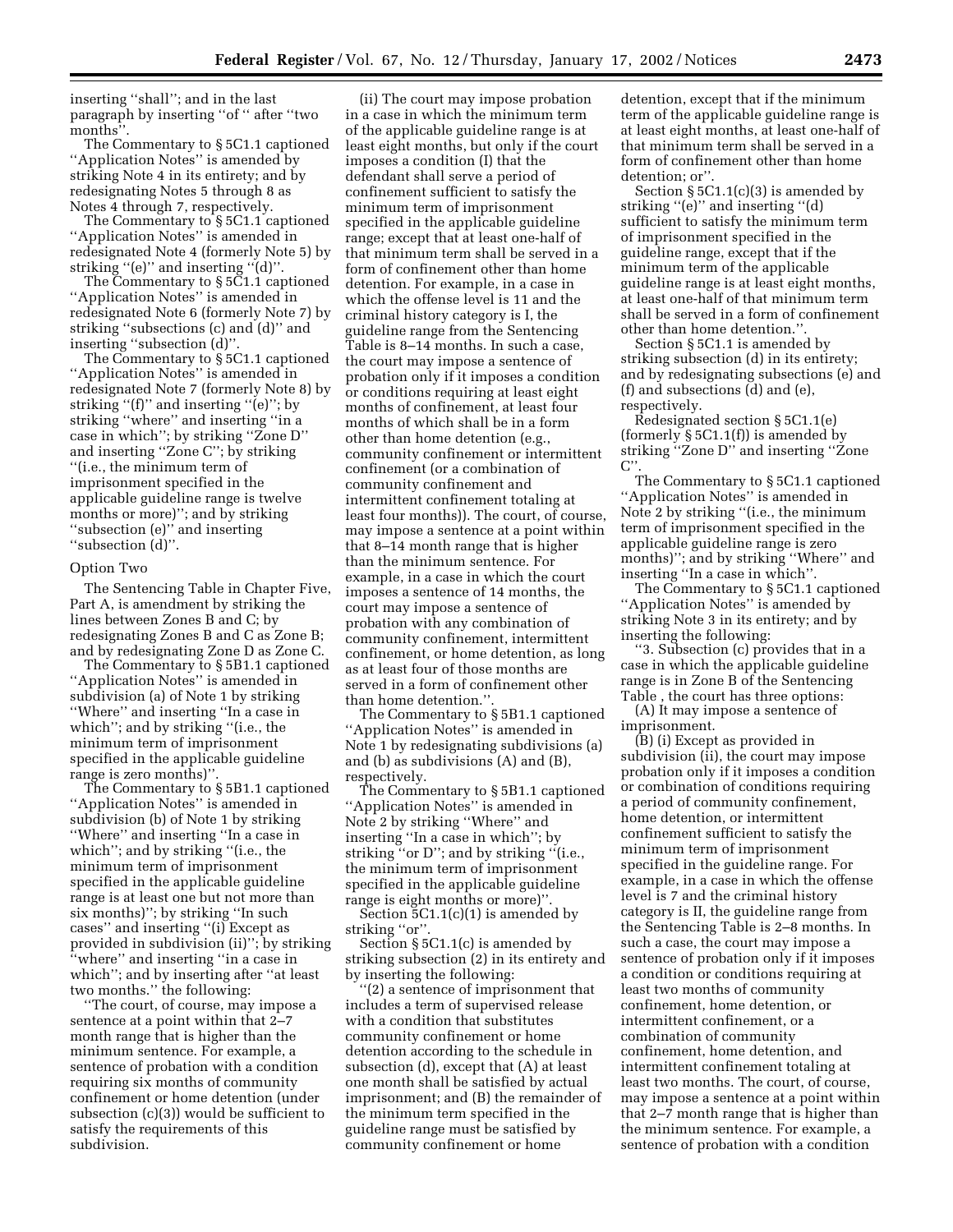requiring six months of community confinement or home detention (under subsection (c)(3)) would be sufficient to satisfy the requirements of this subdivision.

(ii) The court may impose probation in a case in which the minimum term of the applicable guideline range is at least eight months, but only if the court imposes a condition (I) that the defendant shall serve a period of confinement sufficient to satisfy the minimum term of imprisonment specified in the applicable guideline range; except that at least one-half of that minimum term shall be served in a form of confinement other than home detention. For example, in a case in which the offense level is 11 and the criminal history category is I, the guideline range from the Sentencing Table is 8–14 months. In such a case, the court may impose a sentence of probation only if it imposes a condition or conditions requiring at least eight months of confinement, at least four months of which shall be in a form other than home detention (e.g., community confinement or intermittent confinement (or a combination of community confinement and intermittent confinement totaling at least four months)). The court, of course, may impose a sentence at a point within that 8–14 month range that is higher than the minimum sentence. For example, in a case in which the court imposes a sentence of 14 months, the court may impose a sentence of probation with any combination of community confinement, intermittent confinement, or home detention, as long as at least four of those months are served in a form of confinement other than home detention.

(C) (i) Except as provided in subdivision (ii), it may impose a sentence of imprisonment that includes a term of supervised release with a condition that requires community confinement or home detention. In such case, at least one month shall be satisfied by actual imprisonment and the remainder of the minimum term specified in the guideline range must be satisfied by community confinement or home detention. For example, in a case in which the guideline range is 4–10 months, a sentence of imprisonment of one month followed by a term of supervised release with a condition requiring three months of community confinement or home detention would satisfy the minimum term of imprisonment specified in the guideline range. The court, of course, may impose a sentence at a point within that 4–10 month range that is higher than the minimum sentence. For example, a

sentence of two months of imprisonment followed by a term of supervised release with a condition requiring four months of community confinement or home detention (under subsection (c)(2)) would be within the guideline range.

(ii) If the minimum term of the applicable guideline range is at least eight months, it may impose a sentence of imprisonment that includes a term of supervised release with a condition that requires community confinement or home detention. In such case, (I) at least one month shall be satisfied by actual imprisonment, (II) the remainder of the minimum term specified in the guideline range must be satisfied by community confinement or home detention, except that at least one-half of that minimum term shall be served in a form of confinement other than home detention. For example, in a case in which the applicable guideline range is 8–14 months, the court must impose a sentence of actual imprisonment of one month followed by a term of supervised release requiring a condition or conditions of at least seven months of confinement, at least four months of which shall be in a form other than home detention (e.g., community confinement). The court, of course, may impose a sentence at a point within that 8–14 month range that is higher than the minimum sentence. For example, in a case in which the court imposes a sentence of 14 months, the court must impose a sentence of actual imprisonment of at least one month followed by a term of supervised release requiring a condition or conditions of at least thirteen months of confinement, at least four months of which shall be in a form other than home detention (e.g., community confinement)."

The Commentary to § 5C1.1 captioned ''Application Notes'' is amended by striking Note 4 in its entirety.

The Commentary to §5C1.1 captioned ''Application Notes'' is amended by redesignating Notes 5 through 8 as Notes 4 through 7, respectively.

The Commentary to § 5C1.1 captioned ''Application Notes'' is amended in redesignated Note 4 (formerly Note 5) by striking "(e)" and inserting "(d)".

The Commentary to § 5C1.1 captioned ''Application Notes'' is amended in redesignated Note 6 (formerly Note 7) by striking ''subsections (c) and (d)'' and inserting ''subsection (d)''.

The Commentary to § 5C1.1 captioned ''Application Notes'' is amended in redesignated Note 7 (formerly Note 8) by striking "(f)" and inserting "(e)"; by striking ''where'' and inserting ''in a case in which''; by striking ''Zone D'' and inserting ''Zone C''; and by striking

''subsection (e)'' and inserting ''subsection (d)''.

### Option Three

Section § 5B1.1(a)(2) is amended by inserting '', or in criminal history Category I of Zone C,'' after ''Zone B''.

The Commentary to § 5B1.1 captioned ''Application Notes'' is amended in subdivision (a) of Note 1 by striking ''Where'' and inserting ''In a case in which"; and by striking "(i.e., the minimum term of imprisonment specified in the applicable guideline range is zero months)''.

The Commentary to § 5B1.1 captioned ''Application Notes'' is amended in subdivision (b) of Note 1 by striking ''Where'' and inserting ''In a case in which''; by inserting '', or in criminal history Category I of Zone C,'' after ''Zone B''; and by striking ''(i.e., the minimum term of imprisonment specified in the applicable guideline range is at least one but not more than six months)''; and by striking ''where'' and inserting ''in a case in which''.

The Commentary to § 5B1.1 captioned ''Application Notes'' is amended in Note 1 by redesignating paragraphs (a) and (b) as paragraphs (A) and (B), respectively.

The Commentary to § 5B1.1 captioned ''Application Notes'' is amended in Note 2 by striking ''Where'' and by inserting ''In a case in which''; by striking ''Zone C or'' and inserting ''criminal history Category II, III, IV, V, or VI of Zone C, or any criminal history category of Zone''; and by striking ''(i.e., the minimum term of imprisonment specified in the applicable guideline range is eight months or more)''.

Section § 5C1.1(c) is amended by inserting '', or in criminal history Category I of Zone C,'' after ''Zone B''; and in subdivision (c)(1) by striking  $"or"$ .

Section § 5C1.1(d) is amended by inserting ''criminal history Category II, III, IV, V, or VI of'' after ''is in''.

The Commentary to § 5C1.1 captioned ''Application Notes'' is amended by striking ''where'' each place it appears and inserting ''in a case in which''.

The Commentary to § 5C1.1 is amended in Note 2 by striking ''Where'' and inserting ''In a case in which''; and by striking ''(i.e., the minimum term of imprisonment specified in the applicable guideline range is zero months)''.

The Commentary to § 5C1.1 is amended in Note 3 by inserting '', or in criminal history Category I of Zone C,'' after ''Zone B''; and by striking ''(i.e., the minimum term of imprisonment specified in the applicable guideline